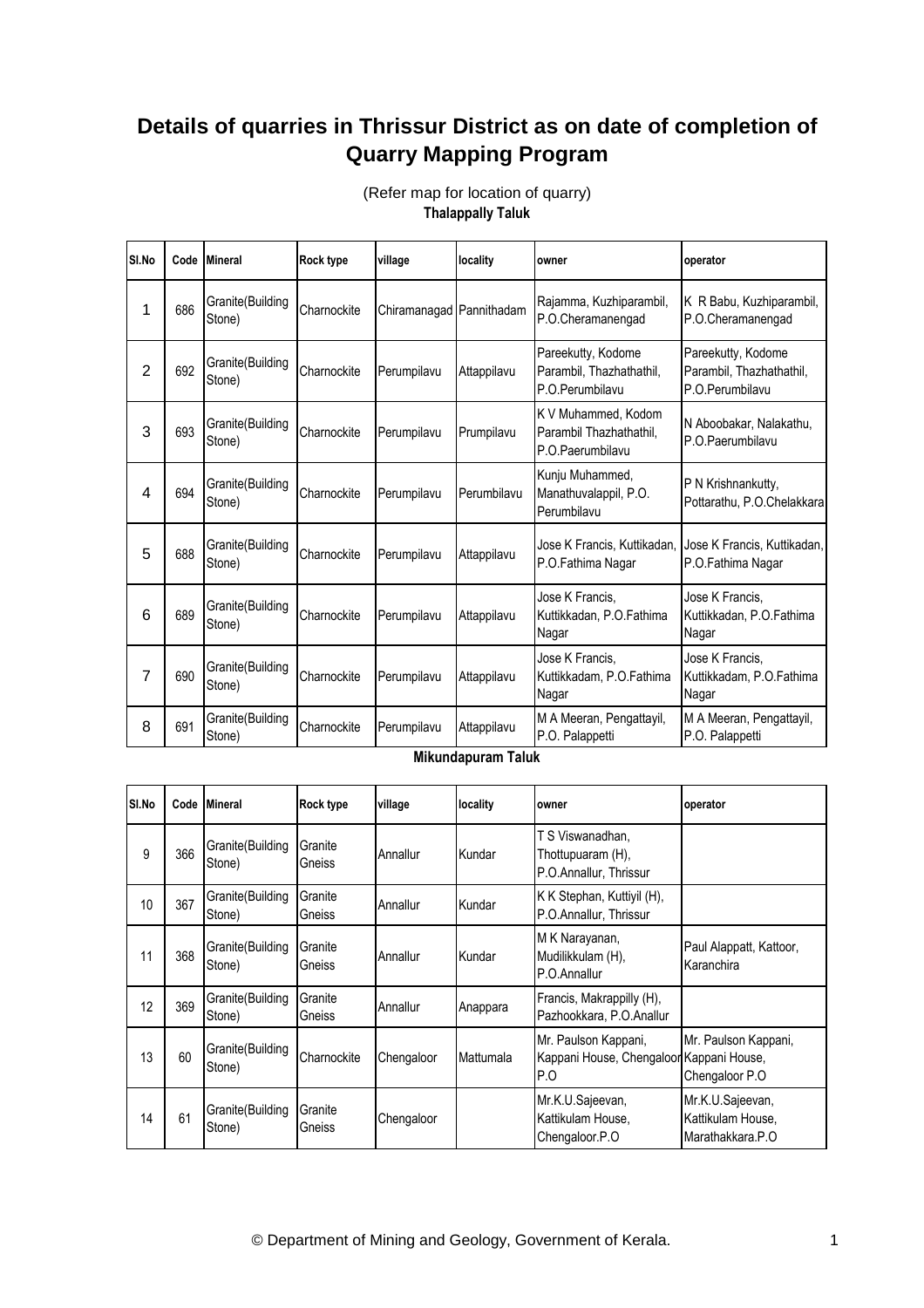| SI.No | Code | <b>Mineral</b>             | Rock type              | village       | locality                   | owner                                                                      | operator                                                                   |
|-------|------|----------------------------|------------------------|---------------|----------------------------|----------------------------------------------------------------------------|----------------------------------------------------------------------------|
| 15    | 62   | Granite(Building<br>Stone) | Granite<br>Gneiss      | Chengaloor    |                            | Mr.Martin M.J.<br>Mecheryppadi House,<br>P.O.Pudukkad                      | Mr.Martin M.J,<br>Mecheryppadi House,<br>P.O.Pudukkad                      |
| 16    | 63   | Granite(Building<br>Stone) | Granite<br>Gneiss      | Chengaloor    | Valanjupadam               | Mr.P.B.Nityanandan,<br>Poikkadath House,<br>Chengaloor P.O                 | Mr.P.B.Nityanandan,<br>Poikkadath House,<br>Chengaloor P.O                 |
| 17    | 64   | Granite(Building<br>Stone) | Granite<br>Gneiss      | Chengaloor    |                            | P.B.Nityanandan,<br>Poikkadath House,<br>Chengaloor P.O                    | P.B.Nityanandan,<br>Poikkadath House,<br>Chengaloor P.O                    |
| 18    | 65   | Granite(Building<br>Stone) | Granite<br>Gneiss      | Chengaloor    | Mattumala-<br>Valanjupadam | N.R.Porinchu,<br>Nenmanikkara House,<br>Alagappanagar.P.O                  | N.R.Porinchu,<br>Nenmanikkara House,<br>Alagappanagar.P.O                  |
| 19    | 66   | Granite(Building<br>Stone) | Granite<br>Gneiss      | Chengaloor    |                            | Mr.P.B.Nityanandan,<br>Poikkadath House,<br>Chengaloor P.O                 | Mr.P.B.Nityanandan, Poikka<br>dath House, Chengaloor<br>P.O                |
| 20    | 139  | Laterite                   |                        | Chengaloor    | S N Puram                  | K K Sreedharan,<br>Kaliyangara,<br>P.O.Chengaloor                          | P G Shaju, Pullokkaran,<br>P.O.Chengaloor                                  |
| 21    | 140  | Laterite                   |                        | Chengaloor    | Shanthinagar               | P K George, Puthookaran,<br>P.O.Chengaloor                                 |                                                                            |
| 22    | 27   | Granite(Building<br>Stone) | Charnockite            | Kadukutty     | Kadikkudam                 |                                                                            |                                                                            |
| 23    | 28   | Granite(Building<br>Stone) | Charnockite            | Kadukutty     | Cheralakunnu               | Pulikkal Hamsakutty,<br>Cheruvalur,                                        | N.P.Venu, S/o.Paran,<br>Muthedathu P.O,<br>Cheruvalu                       |
| 24    | 29   | Granite(Building<br>Stone) | Charnockitic<br>Gneiss | Kadukutty     | Kanakamala                 | <b>Forest Dept</b>                                                         | Kaithayil Prakashan,<br>S/O.Prabhakaran,<br>P.O.Kodakara, Thrissur         |
| 25    | 370  | Granite(Building<br>Stone) | Granite<br>Gneiss      | Kallettumkara | Moorikkad                  | Baby Lonappan,<br>Ambookkan,<br>P.O.Kuzhikkattussery                       |                                                                            |
| 26    | 199  | Granite(Building<br>Stone) | Granite<br>Gneiss      | Kallur        | Bharatha                   | Ilanhikal Thomas,<br>P.O.Kurichira                                         | Kada Joy, Ponnukara                                                        |
| 27    | 200  | Granite(Building<br>Stone) | Granite<br>Gneiss      | Kallur        | <b>Bhratha</b>             | llanhikal Thomas,<br>P.O.Kurichira                                         | Kooonam David,<br>Ponnukkara                                               |
| 28    | 201  | Granite(Building<br>Stone) | Granite<br>Gneiss      | Kallur        | <b>Bharatha</b>            | P S Sreedharan,<br>Puthukulangara,<br>P.O.Ponnukkara                       |                                                                            |
| 29    | 202  | Granite(Building<br>Stone) | Granite<br>Gneiss      | Kallur        | <b>Bhratha</b>             | P S Sreedharan,<br>Puthukulangara,<br>P.O.Ponnukkara                       |                                                                            |
| 30    | 203  | Granite(Building<br>Stone) | Granite                | Kallur        | Bharatha                   | K J Yakoob, Kolothu,<br>P.O.Thindimatha,<br>Vettilappara,<br>Kothamangalam | K J Yakoob, Kolothu,<br>P.O.Thindimatha,<br>Vettilappara,<br>Kothamangalam |
| 31    | 209  | Granite(Building<br>Stone) | Charnockite            | Kallur        | m                          | Chepamkunda M A Antony, Mattathil,<br>P.O.Muttithadi                       | Panakal Babu, Marottichal                                                  |
| 32    | 210  | Granite(Building<br>Stone) | Charnockite            | Kallur        | Puthur                     | M K Vasu, Mattil,<br>P.O.Kainur                                            | M K Vasu, Mattil,<br>P.O.Kainur                                            |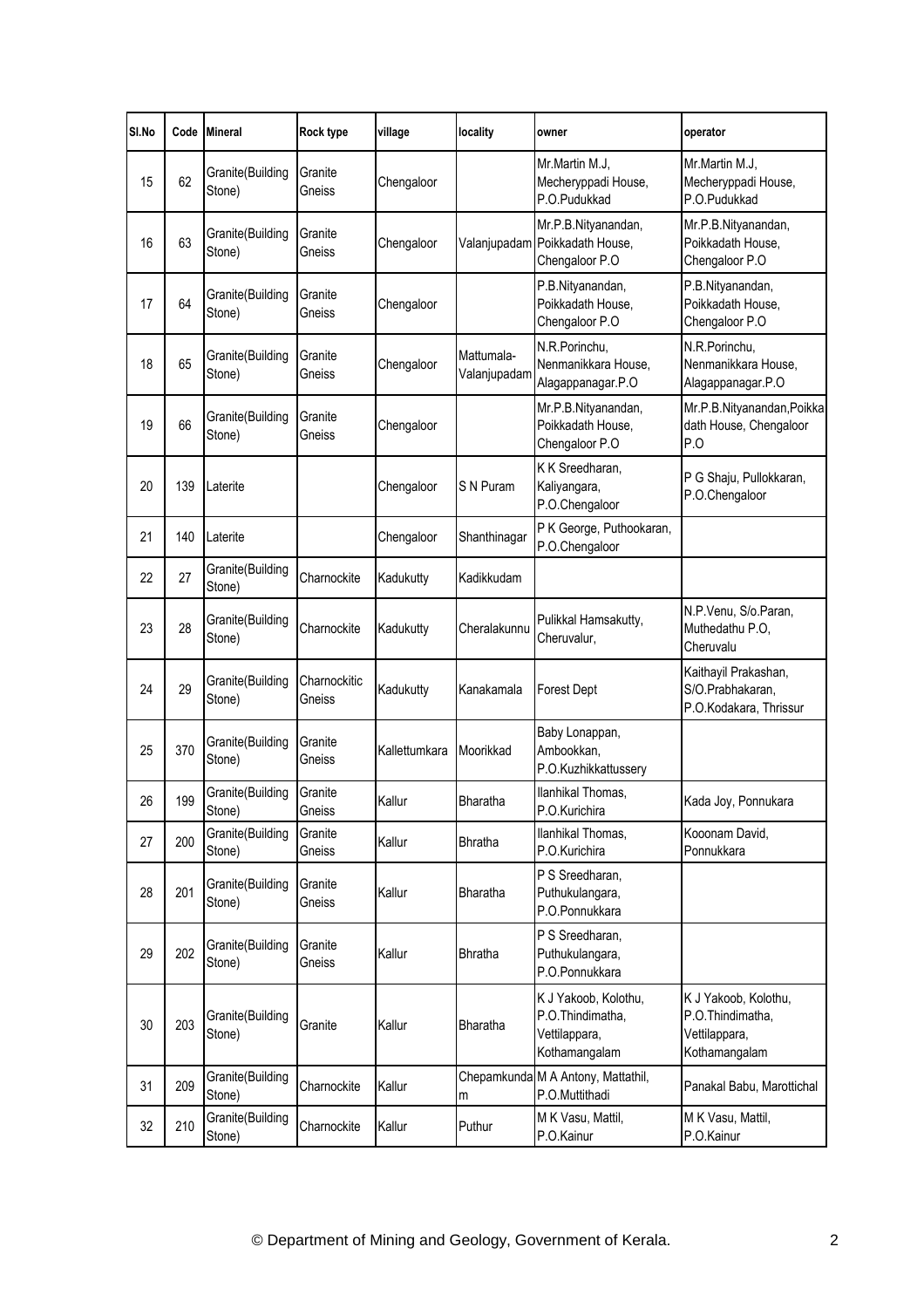| SI.No | Code | <b>Mineral</b>             | Rock type                         | village | locality           | owner                                                                         | operator                                                    |
|-------|------|----------------------------|-----------------------------------|---------|--------------------|-------------------------------------------------------------------------------|-------------------------------------------------------------|
| 33    | 195  | Granite(Building<br>Stone) | Granite<br>Gneiss                 | Kallur  | Muttithadi         | Ramani, W/o Madhavan,<br>Alappattikunnil,<br>P.O.Muttithadi                   | Ramani, W/o Madhavan,<br>Alappattikunnil,<br>P.O.Muttithadi |
| 34    | 196  | Granite(Building<br>Stone) | Charnockite                       | Kallur  | Muttithadi         | ramani, W/o Madhavan,<br>Alapattukunnil,<br>P.O.Muttithadi                    | M K Shaju, Medakal,<br>P.O.Muttithadi                       |
| 35    | 197  | Granite(Building<br>Stone) | Granite<br>Gneiss                 | Kallur  | Muttithadi         | Ramani, W/o Madhavan,<br>Alappattukunnil,<br>P.O.Muttithadi                   | P B Jayaraj, Puthen<br>Purakkal, P.O.Muttithadi             |
| 36    | 198  | Granite(Building<br>Stone) | Granite<br>Charnockitic<br>Gneiss | Kallur  | <b>Bharatha</b>    | llanhikal Thomas,<br>P.O.Kuriachira                                           | U K Shibu, Uralam,<br>P.O.Kallur                            |
| 37    | 204  | Laterite                   | Laterite                          | Kallur  | Bharatha           | K P Thankachan,<br>Kalappurayil, P.O.Muttithadi                               | Rajan, Ollur                                                |
| 38    | 207  | Granite(Building<br>Stone) | Charnockite                       | Kallur  | Chempamkan<br>dam  | Changalikunnu manal<br>Joseph, P.O.Muttithadi                                 |                                                             |
| 39    | 208  | Granite(Building<br>Stone) | Charnockite                       | Kallur  | m                  | Chepamkanda M A Antony, Mattathil,<br>P.O.Muttithadi                          |                                                             |
| 40    | 248  | Granite(Building<br>Stone) | Granite<br>Gneiss                 | Kallur  | Mangalamtha<br>ndu | V A Laila, Valiyakathu,<br>P.O.Varandharappalli                               | M AJjose, Mavana<br>P.O.Varandharappalli                    |
| 41    | 249  | Granite(Building<br>Stone) | Granite<br>Gneiss                 | Kallur  | Mangalamtha<br>ndu | M R Kumaran, Meletta (H),<br>P.O.Anjeri                                       | ETM Baby,<br>Thundiyamkulathu,<br>P.O.Varandharappalli      |
| 42    | 250  | Granite(Building<br>Stone) | Granite<br>Charnockitic<br>Gneiss | Kallur  | Π                  | Mangalathand M R Kumaran, Maletta (H),<br>P.O.Anjeri                          | K V Krishnan, Kunnath<br>Parambil, P.O.Muttithadi           |
| 43    | 251  | Granite(Building<br>Stone) | Granite<br>Charnockitic<br>Gneiss | Kallur  | Mangalamtha<br>ndu | Kannambadathi Devassi,<br>P.O.Varakkara                                       | Ramachandran, Muttithadi                                    |
| 44    | 252  | Granite(Building<br>Stone) | Charnockite                       | Kallur  | Mangalamtha<br>ndu | M R Kumaran, Maletta (H),<br>P.O.Anjeri                                       | P D Devid,<br>Pandhallukkaran (H),<br>P.O.Vendoor           |
| 45    | 253  | Granite(Building<br>Stone) | Charnockite                       | Kallur  | Mangalmthan<br>du  | M R Kumaran, Maletta (H),<br>P.O.Anjeri                                       |                                                             |
| 46    | 188  | Granite(Building<br>Stone) | Granite<br>Gneiss                 | Kallur  | Muttithadi         | Thalirath Santhosh,<br>Thalirath Sunil Kumar,<br>Muttithadi                   | Kadassery Babu, S/o<br>Raghavan, Muttithadi                 |
| 47    | 189  | Granite(Building<br>Stone) | Granite<br>Gneiss                 | Kallur  | Muttithadi         | Thalirath Santhosh,<br>Muttithadi, Thalirath Sunil<br>Kumar, Muttithadi       | Varghese, S/o Cheru<br>Lonappan, P.O. Muttithadi            |
| 48    | 190  | Granite(Building<br>Stone) | Granite<br>Gneiss                 | Kallur  | Mettithadi         | 1. Thalirath Santhosh,<br>Muttithadi, 2. Thalirath Sunil<br>Kumar, Muttithadi | Panthallikaran Baby, S/o<br>Lonappan, P.O.Vendur            |
| 49    | 191  | Granite(Building<br>Stone) | Granite<br>Gneiss                 | Kallur  | Muttithadi         | 1. Thalirath santhosh,<br>Muttithadi, 2. Thalirath Sunil<br>Kumar, Muttithadi | Chanthayi<br>Sudarsananthan,<br>P.O.Varkara                 |
| 50    | 192  | Granite(Building<br>Stone) | Granite<br>Gneiss                 | Kallur  | Muttithadi         | C D George Sebastin,<br>Chemmarappilly,<br>P.O.Muttthadii                     |                                                             |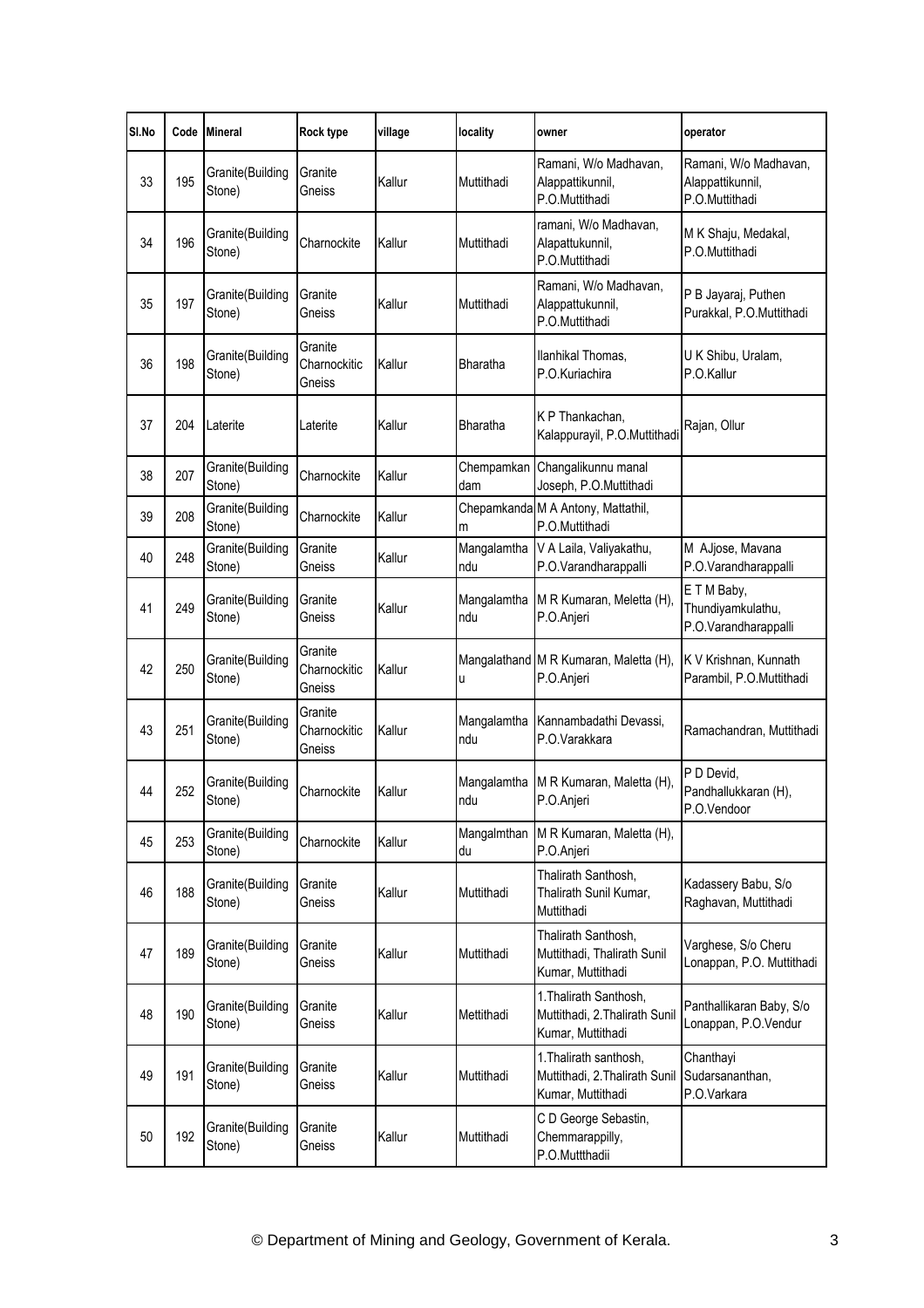| SI.No | Code | <b>Mineral</b>             | Rock type         | village   | locality           | owner                                                                     | operator                                                |
|-------|------|----------------------------|-------------------|-----------|--------------------|---------------------------------------------------------------------------|---------------------------------------------------------|
| 51    | 193  | Granite(Building<br>Stone) | Granite<br>Gneiss | Kallur    | Muttithadi         | Ramani, W/o Madhavan,<br>Alappattu Kunnal, P.O.<br>Muttithadi             | P S Rajan, Puliparambil,<br>P.O.Kalluri                 |
| 52    | 194  | Granite(Building<br>Stone) | Charnockite       | Kallur    | Muttithadi         | Ramani, W/o Madhavan,<br>Alappattukunnil, P.O<br>Muttithadi               | C K Sudharsananadhan,<br>Charthai House,<br>P.O.Varkara |
| 53    | 245  | Granite(Building<br>Stone) | Granite<br>Gneiss | Kallur    | Mangalamtha<br>ndu | M R Kumaran, Meletta (H),<br>P.O.Anjeri                                   | P V Vija, Pulluparambil,<br>P.O.Muttithadi              |
| 54    | 246  | Granite(Building<br>Stone) | Granite<br>Gneiss | Kallur    | Mangalamtha<br>du  | M R Kumaran, Maletta (H),<br>P.O.Anjeri                                   | M R Kumaran, Maletta (H),<br>P.O.Anjeri                 |
| 55    | 247  | Granite(Building<br>Stone) | Granite<br>Gneiss | Kallur    | Mangalamtha<br>ndu | V A Laila & Ali, Valiyankath<br>(H), P.O.Varandharappalli                 | V A Ebrahim, Valiyankath<br>(H), P.O.Veluppadam         |
| 56    | 93   | Granite(Building<br>Stone) | Granite<br>Gneiss | Kodakara  | Anathadam          | Jacob, Amballur                                                           |                                                         |
| 57    | 94   | Granite(Building<br>Stone) | Granite<br>Gneiss | Kodakara  | Anathadam          | P K Kochuman,<br>Poovathungal (H),<br>Manakulangara                       |                                                         |
| 58    | 95   | Granite(Building<br>Stone) | Granite<br>Gneiss | Kodakara  | Anathadam          |                                                                           |                                                         |
| 59    | 35   | Laterite                   | Charnockite       | Kodakara  | Vattekkadu         |                                                                           |                                                         |
| 60    | 88   | Granite(Building<br>Stone) | Granite           | Kodakara  | Anathadam          | Kattuparamban Hohny,<br>Vazhakunnu                                        | Kattuparamban Hohny,<br>Vazhakunnu                      |
| 61    | 89   | Granite(Building<br>Stone) | Granite           | Kodakara  |                    | Melepuram Anto, Pota                                                      | Melepuram Anto, Pota                                    |
| 62    | 90   | Granite(Building<br>Stone) | Granite<br>Gneiss | Kodakara  | Anathadam          | Thekkekara Eusef,<br>P.O.Aloor                                            | Thekkekara Eusef,<br>P.O.Aloor                          |
| 63    | 91   | Granite(Building<br>Stone) | Granite<br>Gneiss | Kodakara  | Anathada           | Not known                                                                 | Not known                                               |
| 64    | 92   | Granite(Building<br>Stone) | Granite<br>Gneiss | Kodakara  |                    | Arikkadan Jose,<br>Choondiyam kulam,<br>P.O.Aloor                         | Arikkadan Jose,<br>Choondiyam kulam,<br>P.O.Aloor       |
| 65    | 96   | Granite(Building<br>Stone) | Granite<br>Gneiss | Kodakara  | Anathadam          | Chunkan Poulose, P.O.Alur                                                 |                                                         |
| 66    | 120  | Granite(Building<br>Stone) | Granite           | Kodassery | Kalikakunnu        | Thekkekara Paul, S/o<br>Vareed, P.O.Mechira                               |                                                         |
| 67    | 122  | Granite(Building<br>Stone) | Charnockite       | Kodassery |                    | Sebastian Mattathil,<br>Chettikulam                                       | Sebastian Mattathil,<br>Chettikulam                     |
| 68    | 123  | Granite(Building<br>Stone) | Granite<br>Gneiss | Kodassery | Chettikulam        | Vattapparamban Devis<br>&Jose, S/o Ouseph,<br>Chettikulam                 |                                                         |
| 69    | 124  | Granite(Building<br>Stone) | Granite           | Kodassery | Chandanakun<br>nu  | 1. P D Anthony, Pattoth (H),<br>P.O. Chettikulam, 2.<br>Antony, Pariyaram |                                                         |
| 70    | 181  | Granite(Building<br>Stone) | Granite<br>Gneiss | Kodassery | Ponnambiyoli       | Karottuparamban Ipu &<br>Sons, Ponnambiyoli                               |                                                         |
| 71    | 182  | Granite(Building<br>Stone) | Granite           | Kodassery | Ponnambiyoli       | Karottuparamban-<br>1.Lonappan, 2.Joseph,<br>3.Devassykutty, 4.Varghese   |                                                         |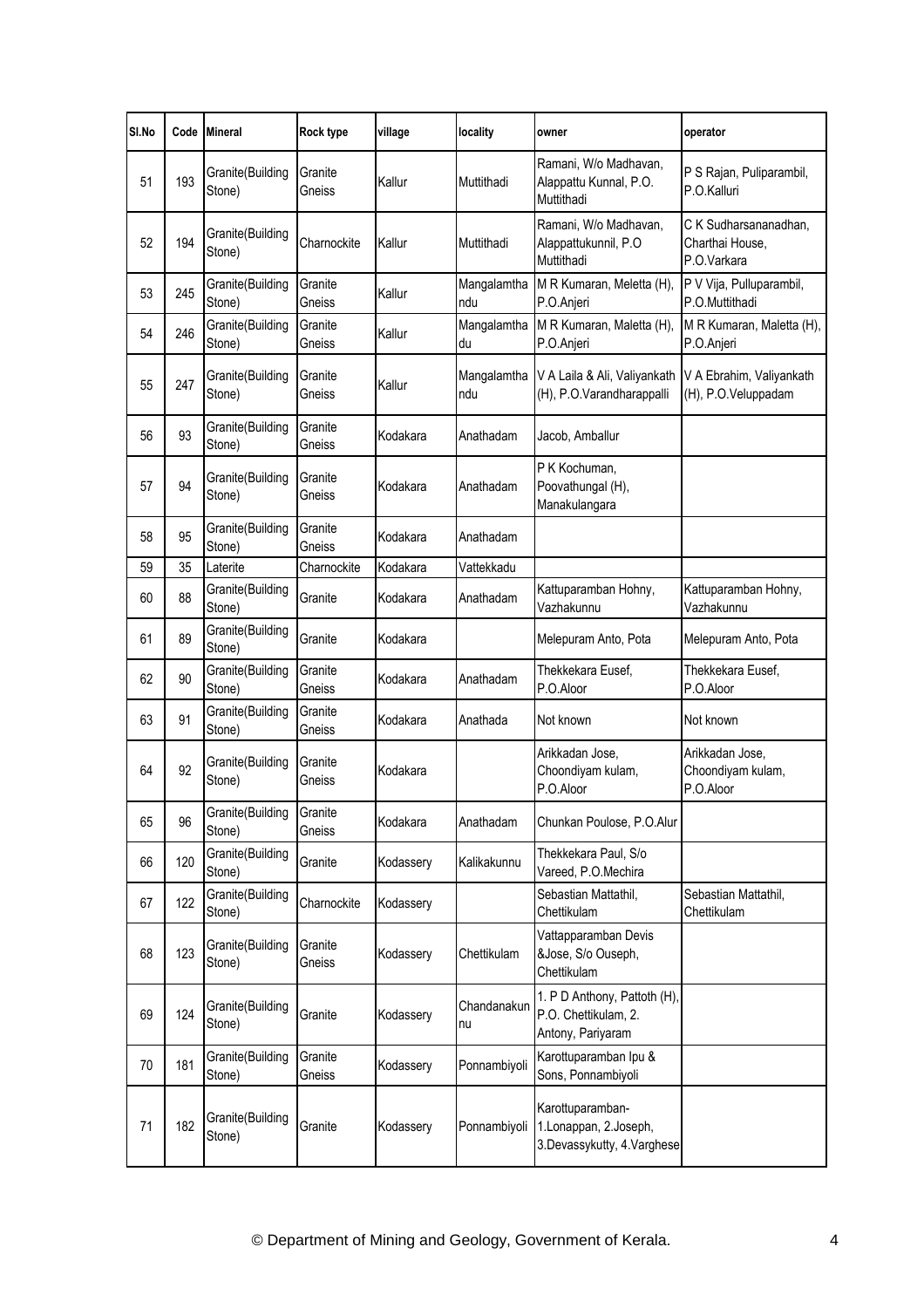| SI.No | Code           | <b>Mineral</b>             | Rock type         | village   | locality     | owner                                                                                    | operator                                                                                |
|-------|----------------|----------------------------|-------------------|-----------|--------------|------------------------------------------------------------------------------------------|-----------------------------------------------------------------------------------------|
| 72    | 183            | Granite(Building<br>Stone) | Granite<br>Gneiss | Kodassery | Ponnambiyoli | Karottuparambil,<br>1.Lonappan, 2.Joseph,<br>3.Devassykutty, 4.<br>Varghese              |                                                                                         |
| 73    | 184            | Granite(Building<br>Stone) | Granite<br>Gneiss | Kodassery | Ponnambiyoli | Karottuparamban,<br>1.Lonappan, 2.Joseph,<br>3.Devassykutty, 4.<br>Varghese              |                                                                                         |
| 74    | 106            | Granite(Building<br>Stone) | Granite<br>Gneiss | Kodassery | Nayarangadi  | Priest Johnson,<br>Nayarangadi                                                           | K S Ravi, S/o Sreedharan,<br>Kundari, P.O.Kodasseri                                     |
| 75    | 111            | Granite(Building<br>Stone) | Granite<br>Gneiss | Kodassery | Mettippadam  | K M Wilson, Kayyalakala,<br>Mettippadam,<br>P.O.Kodassery                                | K M Wilson, Kayyalakala,<br>Mettippadam,<br>P.O.Kodassery                               |
| 76    | 112            | Granite(Building<br>Stone) | Granite<br>Gneiss | Kodassery | Mettippadam  |                                                                                          |                                                                                         |
| 77    | 113            | Granite(Building<br>Stone) | Granite           | Kodassery | Nayarangadi  | Parathara Peter, Muringur                                                                |                                                                                         |
| 78    | 114            | Granite(Building<br>Stone) | Granite           | Kodassery | Kalikkakunnu | Cheruthuruthi Kunchan,<br>Kalikkakunnu, P.O.Mechira                                      |                                                                                         |
| 79    | 115            | Granite(Building<br>Stone) | Granite           | Kodassery | Kalikkakunnu | K C Kochappan, Potta,<br>Chalakudy                                                       |                                                                                         |
| 80    | 107            | Granite(Building<br>Stone) | Granite           | Kodassery | Mettipadam   | M P krishnankutty, Meppally<br>(H), P.O.Kodassery                                        | M G Vinod, S/o Gopalan,<br>Madathil Parambu,<br>P.O.Kodassery                           |
| 81    | 108            | Granite(Building<br>Stone) | Granite           | Kodassery | Mettippadam  | K K Ashokan, S/o<br>Karappan, Kurukanchery,<br>P.O.Kodassery                             |                                                                                         |
| 82    | 109            | Granite(Building<br>Stone) | Granite           | Kodassery | Mettippadam  | K K Ashokan, S/o<br>Karappan, Kurukanchery,<br>P.O.Kodassery                             |                                                                                         |
| 83    | 110            | Granite(Building<br>Stone) | Granite           | Kodassery | Mettippadam  | Paliyankara Ayyappan,<br>Mettippadam, P.O.Mechira                                        | P.D Antony, Pattath,<br>P.O.Chettikkulam                                                |
| 84    | 116            | Granite(Building<br>Stone) | Granite<br>Gneiss | Kodassery | Kalikkakunnu | Kundoli Anil, S/o Balan,<br>Mecheri                                                      |                                                                                         |
| 85    | 117            | Granite(Building<br>Stone) | Granite           | Kodassery | Kalikkakunnu | Madathi Parambu, Vinodan,<br>Mecheri                                                     |                                                                                         |
| 86    | 121            | Granite(Building<br>Stone) | Granite           | Kodassery | Chettikulam  | Sebastin Mattathil,<br>Chettikulam                                                       | Sebastin Mattathil,<br>Chettikulam                                                      |
| 87    | $\mathbf{1}$   | Granite(Building<br>Stone) | Charnockite       | Korathy   | Elancherry   | T.K Kunjiraman,<br>S/Okunjikal, Thekkekudi,<br>P.O.Nalukettu, Koratty(via),<br>Thrissur, | T.K Kunjiraman,<br>S/Okunjikal, Thekkekudi,<br>P.O.Nalukettu, Koratty(via),<br>Thrissur |
| 88    | $\overline{2}$ | Granite(Building<br>Stone) | Charnockite       | Korathy   | Elancherry   | V.P.Velayudhan, Vattoli<br>P.O, Nalukettu,                                               | V.P.Velayudhan, Vattoli<br>P.O, Nalukettu,                                              |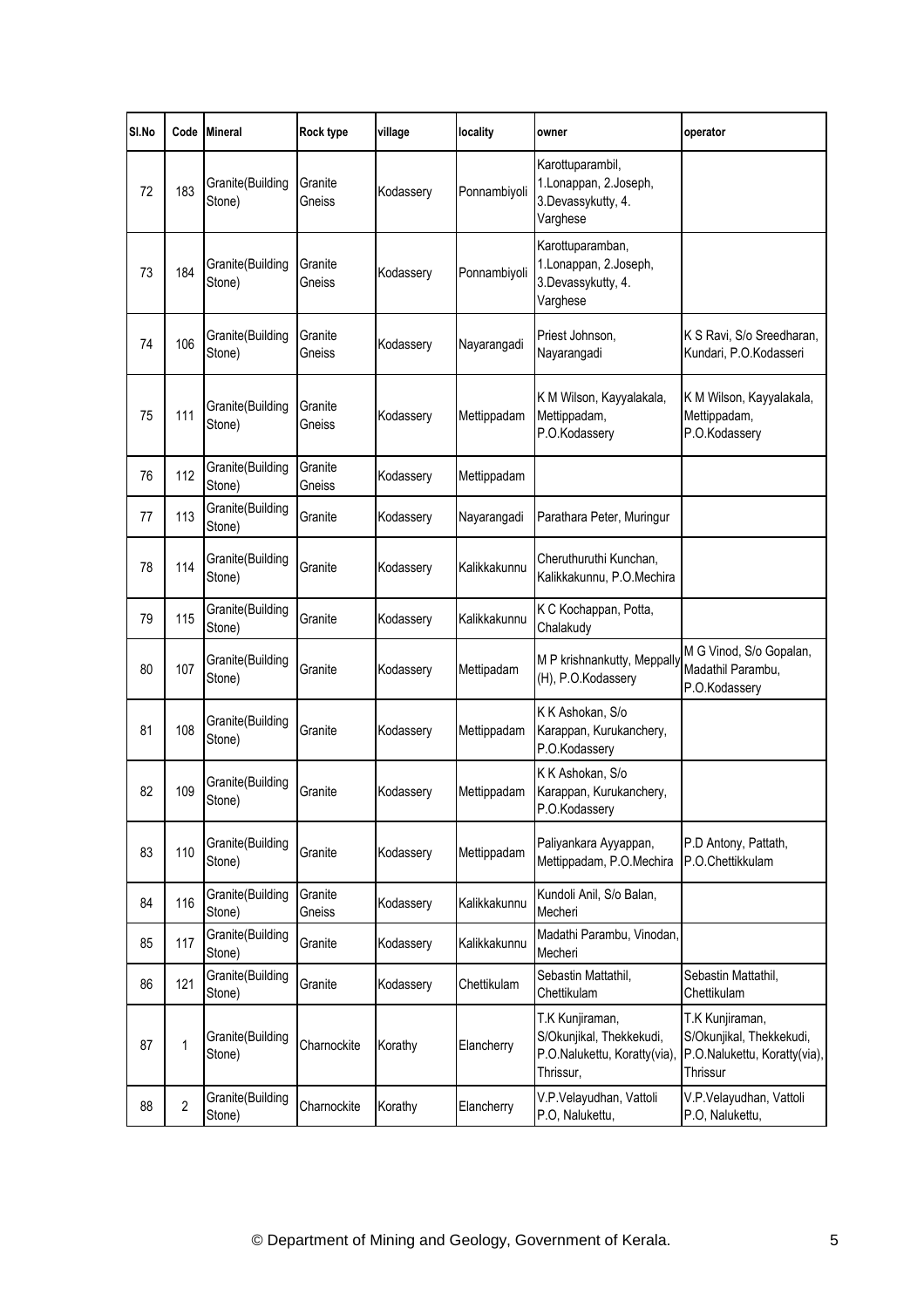| SI.No | Code | <b>Mineral</b>             | Rock type              | village                  | locality                | owner                                                              | operator                                                            |
|-------|------|----------------------------|------------------------|--------------------------|-------------------------|--------------------------------------------------------------------|---------------------------------------------------------------------|
| 89    | 3    | Granite(Building<br>Stone) | Charnockite            | Korathy&Melur Elancherry |                         | V.K.George,<br>Vadakkumcherry,<br>poovakkattukunnu,<br>Pushpagiri, | V.K.George,<br>Vadakkumcherry,<br>poovakkattukunnu,<br>Pushpagiri,  |
| 90    | 180  | Granite(Building<br>Stone) | Charnockite            | Kuttichira               | Ethanoli                | Palakati Veettil Abrahan,<br>S/o Pyli, P.O.Vellikulangara          | Palakati Veettil Abrahan,<br>S/o Pyli, P.O.Vellikulangara           |
| 91    | 185  | Granite(Building<br>Stone) | Granite<br>Gneiss      | Kuttichira               | Ponnabiyoli             | V Thomas, Vadassery (H),<br>Poovathingal,<br>P.O.Pariyaram         | V Thomas, Vadassery (H),<br>Poovathingal,<br>P.O.Pariyaram          |
| 92    | 186  | Granite(Building<br>Stone) | Charnockite            | Kuttichira               | Pulinkara               | M K Joseph,<br>Maniyampurath (H),<br>P.O.Angamali                  | M K Joseph,<br>Maniyampurath (H),<br>P.O.Angamali                   |
| 93    | 147  | Granite(Building<br>Stone) | Charnockite            | Mattathur                | Uppuzhy                 | Chinnagath Rajan,<br>Uppuzhy, P.O.Inchakundu                       | P D Ambika, W/o<br>Velayudhan,<br>Koodayipuzha, P.O. Inchaku<br>ndu |
| 94    | 149  | Granite(Building<br>Stone) | Charnockite            | Mattathur                | Nadippara               | Ammini, D/o Ouseph,<br>Pallippadam (H)                             |                                                                     |
| 95    | 150  | Granite(Building<br>Stone) | Charnockite            | Mattathur                | Nadippara               |                                                                    |                                                                     |
| 96    | 173  | Granite(Building<br>Stone) | Granite                | Mattathur                | Mattathur<br>kunnu      | Govt.Land                                                          | Davis Varatharapilly                                                |
| 97    | 174  | Granite(Building<br>Stone) | Granite                | Mattathur                | Mattathur<br>kunnu      | Govt.Land                                                          | K P Prakasan, Karithayil,<br>P.O.Kodakara                           |
| 98    | 254  | Laterite                   | Laterite               | Mattathur                | Noolvalli               | Vellandhara Thambi,<br>Noolvalli,<br>P.O.Chemboochira              | K V Suseelan, Kizhakke<br>thai, P.O.Chemboochira                    |
| 99    | 16   | Ordinary Sand              | river sand             | Melmuri                  | Kunnapplly<br>kadavu(1) |                                                                    |                                                                     |
| 100   | 18   | Ordinary Sand              | river sand             | Melmuri                  | Mooshikkal<br>kadavu    |                                                                    |                                                                     |
| 101   | 10   | Granite(Building<br>Stone) | Charnockitic<br>Gneiss | Melur                    | Adichili                | Kanakkassery Ashokan,<br>S/O Ayyappankutty,<br>P.O.Kunnappally     | K.S.Aji, S/O<br>Subrahmanian, Kaippally,<br>P.O.Kunnappally         |
| 102   | 11   | Granite(Building<br>Stone) | Charnockitic<br>Gneiss | Melur                    | Adichili                | Parambikadan Shivaraman                                            | Santhosh, Kollam parampil,<br>P.O.Kunnappally                       |
| 103   | 12   | Granite(Building<br>Stone) | Charnockitic<br>Gneiss | Melur                    | Adichili                | C.V.Mohanan, S/O<br>Velayudhan, Challiyil,<br>P.O.Kunnappally      | C.V.Mohanan, S/O<br>Velayudhan, Challiyil,<br>P.O.Kunnappally       |
| 104   | 13   | Granite(Building<br>Stone) | Charnockitic<br>Gneiss | Melur                    | Adichili                | C.V.Mohanan, Velayudhan,<br>P.O.Kunnappally                        | C.V.Mohanan, Velayudhan,<br>P.O.Kunnappally                         |
| 105   | 14   | Ordinary Sand              | river sand             | Melur                    | Kayyanikadav<br>U       |                                                                    |                                                                     |
| 106   | 15   | Ordinary Clay              | river sand             | Melur                    | Kunnappallyk<br>adavu-2 |                                                                    |                                                                     |
| 107   | 17   | Ordinary Sand              | river sand             | Melur                    | Edathara kavu<br>kadavu |                                                                    |                                                                     |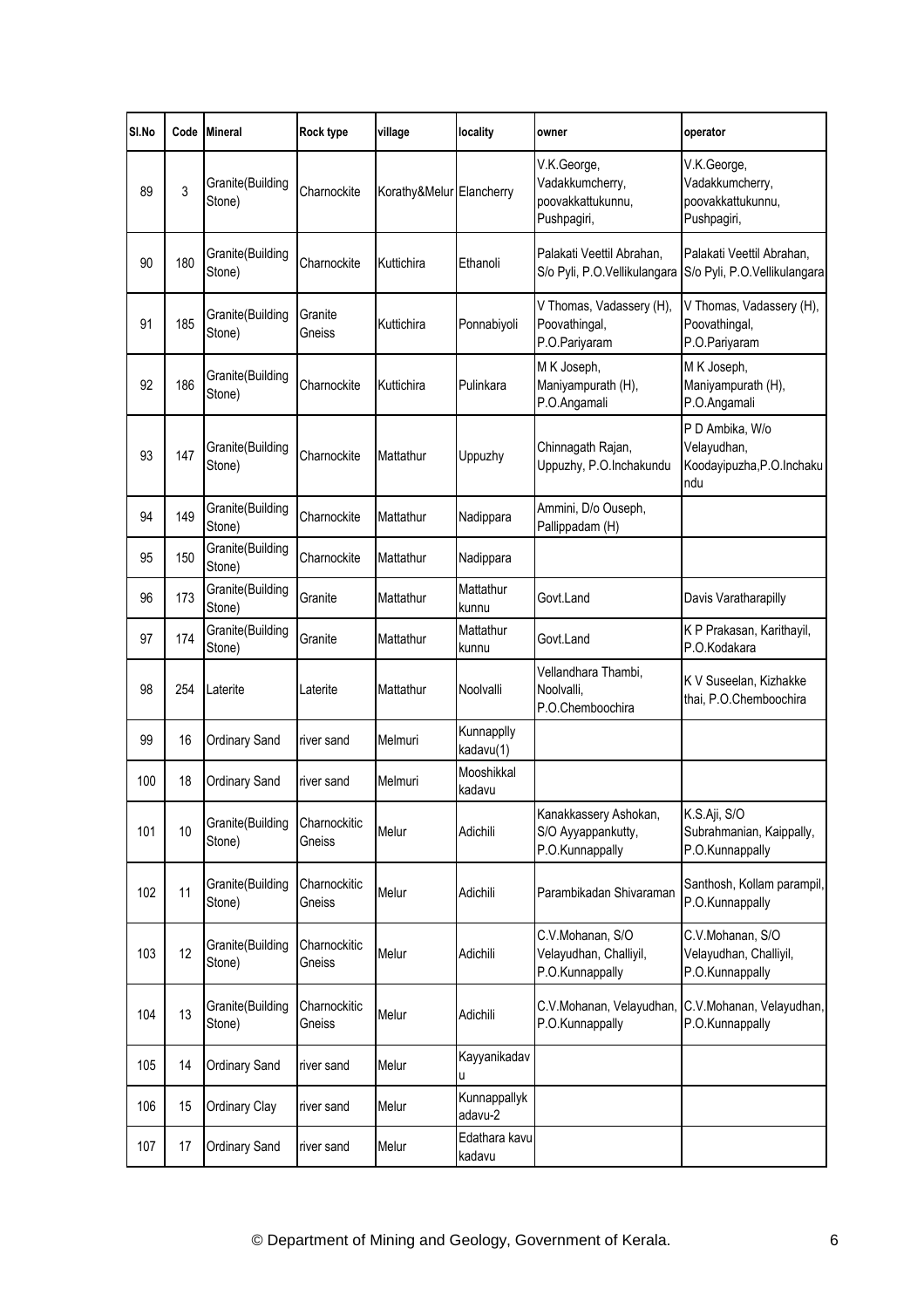| SI.No | Code           | <b>Mineral</b>             | Rock type         | village    | locality           | owner                                                                                  | operator                                                                                                          |
|-------|----------------|----------------------------|-------------------|------------|--------------------|----------------------------------------------------------------------------------------|-------------------------------------------------------------------------------------------------------------------|
| 108   | 19             | Granite(Building<br>Stone) | Charnockite       | Melur      | Adichili           | Kottayam Seminari, Adichili<br>P.O., Kunnappally,                                      | M.V.Ashokan,<br>S/O.Velayudhan,<br>Manakkattu padi,<br>P.O.Kunnappally,                                           |
| 109   | 20             | Granite(Building<br>Stone) | Charnockite       | Melur      | Adichili           | A.K.Rajappan,<br>Appanakkushy,<br>P.O.Kunnappally                                      | A.K.Rajappan,<br>Appanakkushy,<br>P.O.Kunnappally                                                                 |
| 110   | 21             | Granite(Building<br>Stone) | Granite<br>Gneiss | Melur      | Sreepuram          | Nedumparambil Janaki,<br>W/O.Kochappu,<br>P.O.K.Kunne                                  | Jhony                                                                                                             |
| 111   | 4              | Granite(Building<br>Stone) | Charnockite       | Melur      | Kunnappally        | Santhosh, Kollamparampil,<br>P.O.Kunnappally                                           | Santhosh, Kollamparampil,<br>P.O.Kunnappally                                                                      |
| 112   | 5              | Granite(Building<br>Stone) | Charnockite       | Melur      | Adichillam         | N.P.Shoji, S/O.Paulose,<br>Nettikkadan,<br>Koovakkattukunne, Melur                     | N.P.Shoji, S/O.Paulose,<br>Nettikkadan,<br>Koovakkattukunne, Melur                                                |
| 113   | 6              | Granite(Building<br>Stone) | Charnockite       | Melur      | Adichili           |                                                                                        |                                                                                                                   |
| 114   | $\overline{7}$ | Granite(Building<br>Stone) | Charnockite       | Melur      | Adichili           | P.V.Vijayan, S/O Velu,<br>Parampilkadal,<br>P.O.Kunnappully                            | P.V.Vijayan, S/O Velu,<br>Parampilkadal,<br>P.O.Kunnappully                                                       |
| 115   | 8              | Granite(Building<br>Stone) | Charnockite       | Melur      | Adichili           | Thekkan Anthonimakan<br>Vilson, P.O.Kunnappully,<br>Melur                              | Kuttippuzha Jose,<br>Karuppam,<br>P.O.Kunnappully, Melur                                                          |
| 116   | 9              | Granite(Building<br>Stone) | Charnockite       | Melur      | Adichili           | A.K.Rajan &A.K.Vijayan,<br>C/O Kuttappan,<br>Aranakkal(H),<br>P.O.Kunnappalli          | K.M.Jose, S/O Mathew,<br>Kuttipuzhakkaran,<br>P.O.Kunnappulli, C/O<br>Kuttappan, Aranakkal(H),<br>P.O.Kunnappalli |
| 117   | 126            | Granite(Building<br>Stone) | Granite           | Muppiliyam | Vellaram<br>Kunnu  | Edassery Thottam Peter,<br>Vellaram Kunnu, P.O.<br>Mupiliyam                           | Kalapurakal Sivaraman,<br>S/o Mani, Mottamala,<br>Chengalur                                                       |
| 118   | 127            | Granite(Building<br>Stone) | Granite           | Muppiliyam | Vellaram<br>Kunnu  | 1. V K Kochaken,<br>Villanassery, P.O.<br>Muppiliyam, 2. Areekadan<br>John, Muppiliyam |                                                                                                                   |
| 119   | 128            | Granite(Building<br>Stone) | Granite           | Muppiliyam | Vellaram<br>kunnu  | N Vasu, Noolpally,<br>Muppiliyam                                                       | Sahadevan, Moonumuri,<br>Othukungal,<br>P.O.Mattathoor                                                            |
| 120   | 129            | Granite(Building<br>Stone) | Granite<br>Gneiss | Muppiliyam | Pottenpadam        | Andi veettil, Madhavan,<br>Pottenpadam,<br>P.O.Muppiliyam                              | A M Peethambharan, s/o<br>Madhavan, Pottenpadam,<br>P.O.Muppiliyam                                                |
| 121   | 130            | Granite(Building<br>Stone) | Granite<br>Gneiss | Muppiliyam | Pottenpadam        | M K Karunakaran, M K<br>Divakaran, P.O.Muppiliyam,<br>Pottenpadam                      | M K Karunakaran, M K<br>Divakaran,<br>P.O.Muppiliyam,<br>Pottenpadam                                              |
| 122   | 131            | Granite(Building<br>Stone) | Granite           | Muppiliyam | Pottenpadam        | Thamizhan Mani, Chengalur                                                              | Sajeevan, Vattekad,<br>Kanakamala                                                                                 |
| 123   | 132            | Granite(Building<br>Stone) | Granite<br>Gneiss | Muppiliyam | Muniyattukunn<br>U | Punnaka parambil,<br>Dharbhapadam,<br>P.O.Indiakundu                                   | K A Sunny, Kunnul (H),<br>P.O.Inchakundu                                                                          |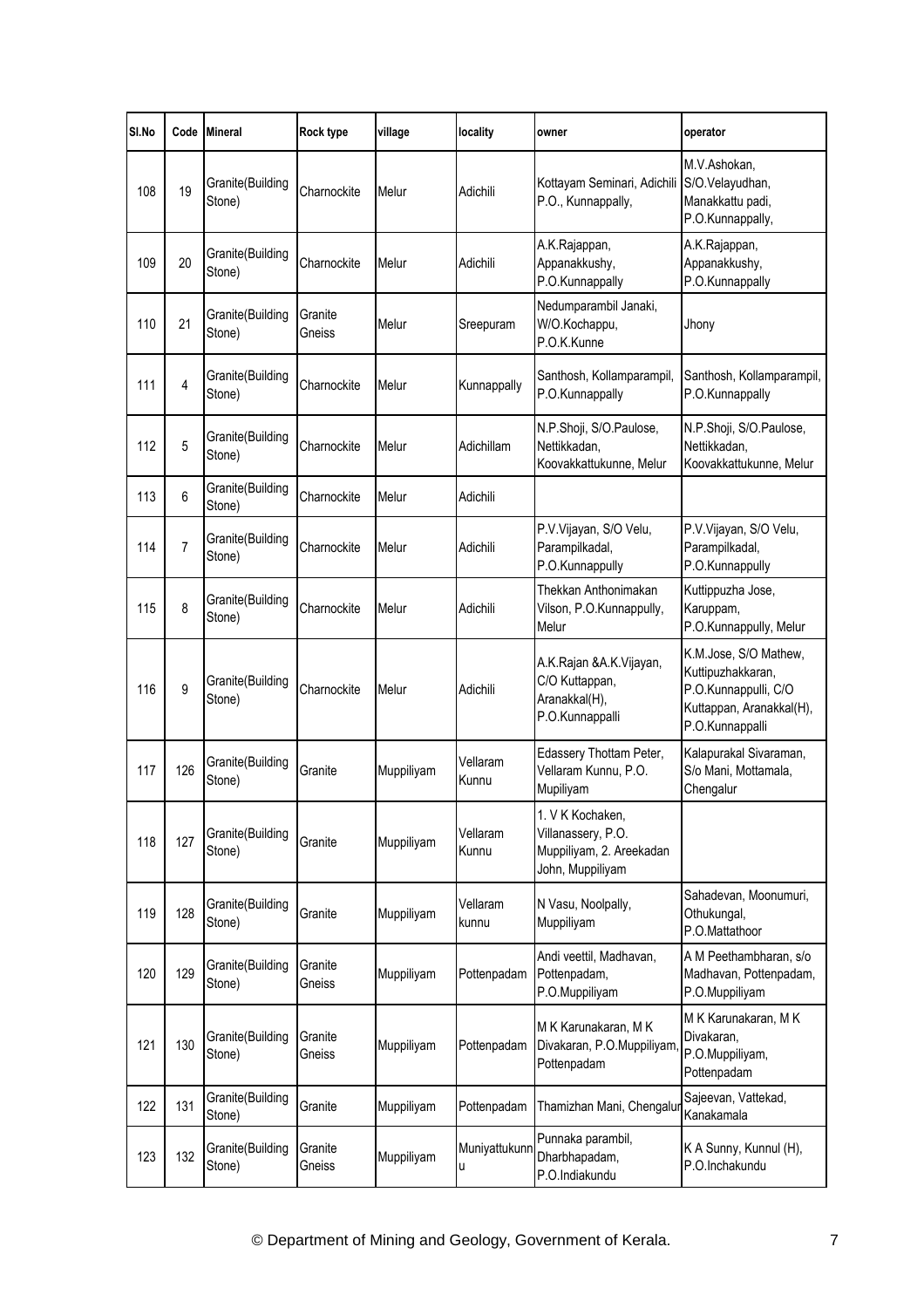| SI.No | Code | <b>Mineral</b>             | Rock type                         | village    | locality           | owner                                                                          | operator                                                          |
|-------|------|----------------------------|-----------------------------------|------------|--------------------|--------------------------------------------------------------------------------|-------------------------------------------------------------------|
| 124   | 141  | Granite(Building<br>Stone) | Granite                           | Muppiliyam | Uppuzhy            | N S Gopidasan,<br>Nelliparambil (H),<br>Moothrathikkara, P.O.<br>Parappookkara | 1.Raman, 2.Ponnusamy,<br>3.Selvan, 4. Nagarajan, 5.<br>Periyasami |
| 125   | 142  | Granite(Building<br>Stone) | Granite                           | Muppiliyam | Uppuzhy            | Joseph, Pavakkal (H),<br>Uppuzhy, P.O. Inchakundu                              | C S Ramakrishnan,<br>Chitteth, P.O.Chengaloor                     |
| 126   | 143  | Granite(Building<br>Stone) | Charnockite                       | Muppiliyam | Uppuzhy            | M L Johny, Moilon, P.O.<br>Chengaloor                                          |                                                                   |
| 127   | 144  | Granite(Building<br>Stone) | Charnockite                       | Muppiliyam | Uppuzhy            | Thomas, Thazhathel (H)                                                         |                                                                   |
| 128   | 145  | Granite(Building<br>Stone) | Granite<br>Charnockitic<br>Gneiss | Muppiliyam | Uppuzhy            | Kallumakal Varkey,<br>Uppuzhy                                                  | P S Kumaran, Punnathy,<br>P.O. Chembuchira                        |
| 129   | 146  | Granite(Building<br>Stone) | Granite<br>Charnockitic<br>Gneiss | Muppiliyam | Uppuzhy            | Devassy, Thazhattel (H),<br>Uppuzhy                                            | Suku, Thadippara                                                  |
| 130   | 160  | Granite(Building<br>Stone) | Granite                           | Muppiliyam | Inchakundu         | Manjadikkal Kuriyan,<br>Inchakundu                                             | P V Joy, Padinjare<br>Puthenpurakkal,<br>P.O.Inchakundu           |
| 131   | 161  | Granite(Building<br>Stone) | Granite                           | Muppiliyam | Inchakundu         | Moonnuthattil Abrahan,<br>Inchakundu                                           | K M Joy, Kundookkara,<br>Inchakundu                               |
| 132   | 162  | Granite(Building<br>Stone) | Granite<br>Gneiss                 | Muppiliyam | Inchakundu         | Manjadikkal Kuriokose,<br>Inchakundu                                           | M P Joy, Mannanthittam,<br>P.O.Inchakundu                         |
| 133   | 163  | Granite(Building<br>Stone) | Charnockite                       | Muppiliyam | Inchakundu         | Kazhumbil Devassy,<br>Inchakundu                                               | P V Baby, Padinjare puthen<br>purayil, P.O.Inchakundu             |
| 134   | 164  | Granite(Building<br>Stone) | Charnockite                       | Muppiliyam | Inchakundu         | Jose Mullakkunnil, P.O.<br>Inchakundu                                          |                                                                   |
| 135   | 165  | Granite(Building<br>Stone) | Granite                           | Muppiliyam | Inchakundu         | Fr. John Paul E N M,<br>Lourdpuram Church,<br>Inchakundu                       | Gopalan, Murukkungal                                              |
| 136   | 166  | Granite(Building<br>Stone) | Charnockite                       | Muppiliyam | Inchakundu         |                                                                                | Valiyavettil Appachan, P.O.<br>Murukungal                         |
| 137   | 159  | Granite(Building<br>Stone) | Granite<br>Gneiss                 | Muppiliyam | Inchakundu         | Puthumadathil Baby,<br>P.O.Inchakundu                                          | K K Viswabharan,<br>Koomully, P.O.Murukingal                      |
| 138   | 133  | Granite(Building<br>Stone) | Granite<br>Gneiss                 | Muppiliyam | Patten Padam       | Elantholi Vilasini, W/o<br>Prabhakaran, P.O.Mupiliam                           | Elantholi Vilasini, W/o<br>Prabhakaran, P.O.Mupiliam              |
| 139   | 134  | Granite(Building<br>Stone) | Granite<br>Gneiss                 | Muppiliyam | Pottenpadam        | V K Janardhanan, Vaka<br>vayalil, P.O.Mupiliam                                 |                                                                   |
| 140   | 135  | Granite(Building<br>Stone) | Granite<br>Gneiss                 | Muppiliyam | Pottenpadam        | Sunny Aleas, Victory<br>Granites, Mannempetta                                  |                                                                   |
| 141   | 136  | Granite(Building<br>Stone) | Granite<br>Gneiss                 | Muppiliyam | Muniyathukun<br>nu | Punnaka Parambil,<br>Bhaskaran, Dharbhapadam<br>P.O.Indiakundu                 | K A Sunny, Kunnil (H),<br>P.O.Indiakundu                          |
| 142   | 137  | Granite(Building<br>Stone) | Granite<br>Gneiss                 | Muppiliyam | Pottenpadam        | V B Ramachandran,<br>Vaikkaparambil,<br>P.O.Inchakundu                         | V B Ramachandran,<br>Vaikkaparambil,<br>P.O.Inchakundu            |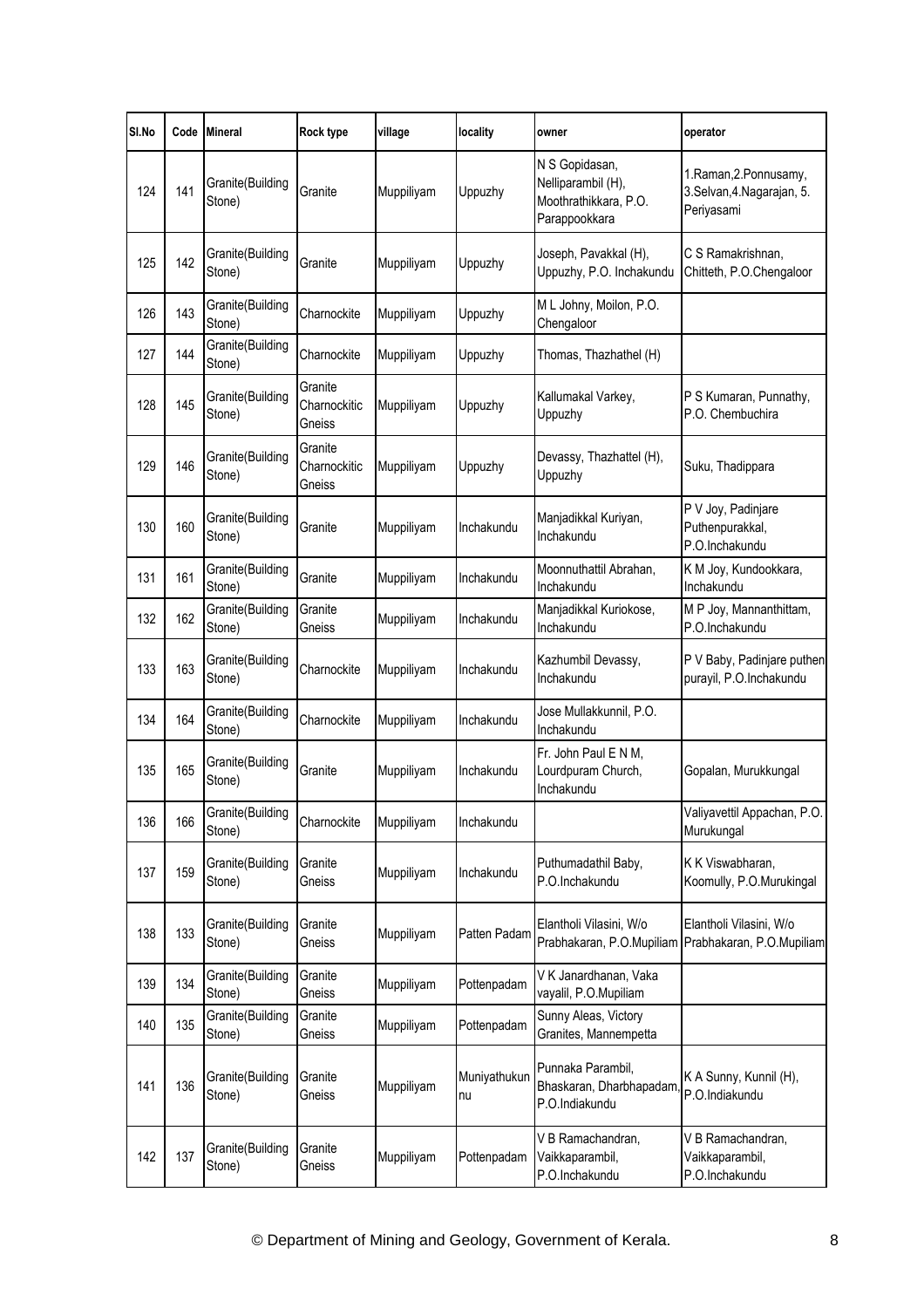| SI.No | Code | <b>Mineral</b>             | Rock type              | village                  | locality              | owner                                                                   | operator                                                               |
|-------|------|----------------------------|------------------------|--------------------------|-----------------------|-------------------------------------------------------------------------|------------------------------------------------------------------------|
| 143   | 138  | Granite(Building<br>Stone) | Granite<br>Gneiss      | Muppiliyam               | Pottenpadam           | Mr.Chandran, Nochi (H),<br>Vellaran Padam,<br>P.O.Mupiliam              | Mr.Chandran, Nochi (H),<br>Vellaran Padam,<br>P.O.Mupiliam             |
| 144   | 22   | Granite(Building<br>Stone) | Charnockitic<br>Gneiss | Muringar<br>Thekkum muri | Palam muri -<br>Korur |                                                                         |                                                                        |
| 145   | 23   | Granite(Building<br>Stone) | Charnockitic<br>Gneiss | Muringar<br>Thekkum muri | Palam muri-<br>konur  | Cheerothi Kochuvareeth,<br>Konur, P.O.Nalukette                         | Cheerothi Kochuvareeth,<br>Konur, P.O.Nalukette                        |
| 146   | 24   | Granite(Building<br>Stone) | Charnockitic<br>Gneiss | Muringar<br>Thekkum muri | Palam muri-<br>Konur  | Cheerothi kochuvareeth,<br>Konur, P.O.Nalukettu                         | Cheerothi kochuvareeth,<br>Konur, P.O.Nalukettu                        |
| 147   | 25   | Granite(Building<br>Stone) | Charnockitic<br>Gneiss | Muringar<br>Thekkum muri | Palam muri-<br>Konur  |                                                                         | Genson Vadakkumpadam,<br>Ghanna Nagar, Koratty                         |
| 148   | 26   | Granite(Building<br>Stone) | Charnockitic<br>Gneiss | Muringar<br>Thekkum muri | Palamuri-<br>Konur    | Manikathuparambil<br>Annakkutty,<br>W/O.Thomas(late),<br>P.O.Nalukettu, | Manikathuparambil<br>Annakkutty,<br>W/O.Thomas(late),<br>P.O.Nalukettu |
| 149   | 125  | Ordinary Sand              |                        | Nellai                   | Nandipalamka<br>davu  | Varanthirappilly Grama<br>Panchayathu                                   |                                                                        |
| 150   | 464  | <b>Brick/Tile Clay</b>     |                        | Parappukara              | Parappukkara          | K R Gopi, Kodakkattil,<br>P.O.Chittisseri                               | K R Gopi, Kodakkattil,<br>P.O.Chittisseri                              |
| 151   | 474  | <b>Brick/Tile Clay</b>     |                        | Parappukara              |                       | C O Johny, Cheruvattur<br>Thatla, P.O.Parapookara                       | C O Johny, Cheruvattur<br>Thatla, P.O.Parapookara                      |
| 152   | 475  | <b>Brick/Tile Clay</b>     |                        | Parappukara              | Parapookkara          | T T Jose, Thattala (H),<br>P.O.Parapookara                              | T T Jose, Thattala (H),<br>P.O.Parapookara                             |
| 153   | 476  | <b>Brick/Tile Clay</b>     |                        | Parappukara              |                       | T N Yohannan,<br>Thrissokkaran,<br>P.O.Parapookara                      | T N Yohannan,<br>Thrissokkaran,<br>P.O.Parapookara                     |
| 154   | 489  | <b>Brick/Tile Clay</b>     |                        | Parappukara              |                       | V A Valsan, Vadakkedath,<br>P.O.Nellai                                  | V A Valsan, Vadakkedath,<br>P.O.Nellai                                 |
| 155   | 34   | Granite(Building<br>Stone) | Granite<br>Gneiss      | Pariyaram                | Orappana              | Vankattu parambil Sunil,<br>S/O Jose, P.O.Pariyaram                     | Vankattu parambil Sunil,<br>S/O Jose, P.O.Pariyaram                    |
| 156   | 36   | Granite(Building<br>Stone) | Granite<br>Gneiss      | Pariyaram                | Orappana              | Anthony, S/O Mundan Mani, Anthony, S/O Mundan<br>Pariyaram P.O          | Mani, Pariyaram P.O                                                    |
| 157   | 37   | Granite(Building<br>Stone) | Granite<br>Gneiss      | Pariyaram                | Orappana              | Jhon, S/O Mundan Mani<br>Anthoni, P.O.Pariyaram                         | Jhon, S/O Mundan Mani<br>Anthoni, P.O.Pariyaram                        |
| 158   | 38   | Granite(Building<br>Stone) | Charnockitic<br>Gneiss | Pariyaram                | Lanjirappilly         | Venu, Vettilappara                                                      | Venu, Vettilappara                                                     |
| 159   | 39   | Granite(Building<br>Stone) | Charnockitic<br>Gneiss | Pariyaram                | Kanjirappilly         | Jhon, kottayam                                                          | Pradeep, Munippara,<br>P.O.Kanjirappilly                               |
| 160   | 40   | Granite(Building<br>Stone) | Charnockitic<br>Gneiss | Pariyaram                | Kanjirappilly         | M.K.Raju, Mundeli H,<br>P.O>Kanjirappilly, Via<br>Chalakkudy.           | M.K.Raju, Mundeli H,<br>P.O>Kanjirappilly, Via<br>Chalakkudy.          |
| 161   | 42   | Granite(Building<br>Stone) | Charnockitic<br>Gneiss | Pariyaram                | Kanjirappilly         | V.U.Jhon, Vellakkal,<br>P.O.Kanjirappilly                               | M.S.Narayanan Kutty,<br>Mundoli, P.O.Kanjirappilly                     |
| 162   | 43   | Granite(Building<br>Stone) | Charnockitic<br>Gneiss | Pariyaram                | Kanjirappilly         | V.U.Jhon, Vellakkal,<br>P.O.Kanjirappilly                               | V.U.Jhon, Vellakkal,<br>P.O.Kanjirappilly                              |
| 163   | 44   | Granite(Building<br>Stone) | Charnockitic<br>Gneiss | Pariyaram                | Kanjirappilly         | M.O.Poulose, Mutheri,<br>P.O.Aloor                                      | Kattile Parampan Manoj,<br>Velukkara, P.O.Pariyaram                    |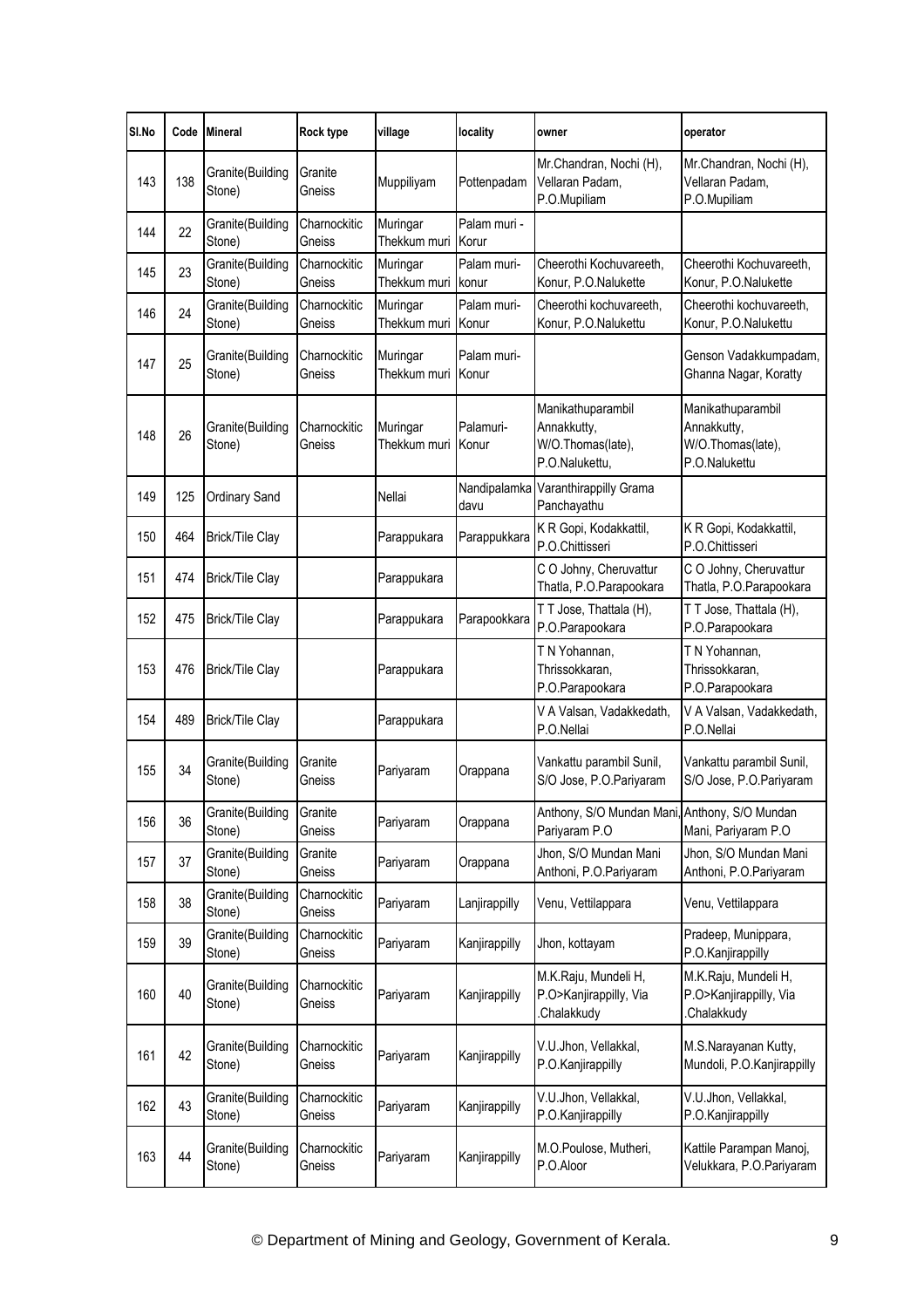| SI.No | Code | <b>Mineral</b>                      | Rock type                         | village   | locality           | owner                                                                                      | operator                                                                                                          |
|-------|------|-------------------------------------|-----------------------------------|-----------|--------------------|--------------------------------------------------------------------------------------------|-------------------------------------------------------------------------------------------------------------------|
| 164   | 45   | Granite(Building<br>Stone)          | Charnockite                       | Pariyaram | Kanjirappilly      | Land of Muni Devagiri<br>khethram, Appanakkuzhi<br>Narayanan, Karippathara<br>Ramakrishnan | Appanakkuzhi Narayanan,<br>P.O.Kanjirappilly,<br>Kattuparamban<br>Thankappan, Babu Vattoli,<br>P.O.Kanjirappilly, |
| 165   | 46   | Granite(Building<br>Stone)          | Charnockitic<br>Gneiss            | Pariyaram | Kanjirappilly      | K.K.Velayudhan,<br>Kattuparamban,<br>P.O.Pariyaram                                         | K.K.Velayudhan,<br>Kattuparamban,<br>P.O.Pariyaram                                                                |
| 166   | 47   | Granite(Building<br>Stone)          | Charnockitic<br>Gneiss            | Pariyaram | Kanjirappilly      | Adv.Cyriac, Kalleli Veedu,<br>P.O.Kanjirappilly                                            | Aneri Thilakan,<br>P.O.Pariyaram                                                                                  |
| 167   | 48   | Granite(Building<br>Stone)          | Charnockitic<br>Gneiss            | Pariyaram | Kanjirappilly      | 1.Chaliparambab Kuttan,<br>P.O.Pariyaram, 2. Ammini,<br>3. Varghese                        |                                                                                                                   |
| 168   | 49   | Granite(Building<br>Stone)          |                                   | Pariyaram |                    | Pottacherry Ammini,<br>P.O.Pariyaram                                                       |                                                                                                                   |
| 169   | 51   | Granite(Building<br>Stone)          | Charnockitic<br>Gneiss            | Pariyaram | Kanjirappilly      | Palliyan Pappachan,<br>Karukutty, Karukutty P.O                                            | Palliyan Pappachan,<br>Karukutty, Karukutty P.O                                                                   |
| 170   | 67   | Granite(Building<br>Stone)          | Granite<br>Gneiss                 | Pariyaram | Thrippapilly       | Pottekkaran Jhonson,<br>Pariyaram P.O                                                      | Pottekkaran Jhonson,<br>Pariyaram P.O                                                                             |
| 171   | 68   | Granite(Building<br>Stone)          | Granite<br>Gneiss                 | Pariyaram | Thrippapilly       | Revenue land                                                                               | P.J.Paulose, Punnayil,<br>Poovathaikkal,<br>P.O.PariyaramRevenue<br>land                                          |
| 172   | 69   | Granite(Building<br>Stone)          | Granite<br>Gneiss                 | Pariyaram | Thrippapilly       | Revenue land                                                                               | C.A. Velayudhan,<br>Chanchery House,<br>Thrippapilly, P.O.Pariyaram                                               |
| 173   | 70   | Granite(Building<br>Stone)          | Granite<br>Gneiss                 | Pariyaram | Trippapilly        | Revenue land                                                                               | P.T.Yakoob, Parambeli<br>House, Tripapilly,<br>P.O.Pariyaram                                                      |
| 174   | 71   | Granite (Building Granite<br>Stone) | Gneiss                            | Parıyaram | Trippapilly        | Revenue land                                                                               | Moothedath Karichila,<br>Ayyappankutty,<br>P.O.Pariyaram                                                          |
| 175   | 72   | Granite(Building<br>Stone)          | Granite<br>Gneiss                 | Pariyaram | Trippapilly        | Revenue land                                                                               | M.P.Paulose, Maveli<br>House, P.O.V.R.Puam                                                                        |
| 176   | 73   | Granite(Building<br>Stone)          | Granite<br>Gneiss                 | Pariyaram | Tripapilly         | Revenue land(Puramboke)                                                                    | M.P.Paulose, Maveli<br>House, P.O.V.R.Puram                                                                       |
| 177   | 74   | Granite(Building<br>Stone)          | Granite<br>Gneiss                 | Pariyaram | Tripapilly         | Revenue land, (Purampoke)                                                                  | P.J.Paulose, Pannayil,<br>P.O.Pariyaram                                                                           |
| 178   | 75   | Granite(Building<br>Stone)          | Charnockite                       | Pariyaram | Thrippapilly       | Vattoli Varghese,<br>Thoombakode,<br>P.O.Pariyaram                                         | Vattoli Varghese,<br>Thoombakode,<br>P.O.Pariyaram                                                                |
| 179   | 76   | Granite(Building<br>Stone)          | Granite<br>Charnockitic<br>Gneiss | Pariyaram |                    | Moothedam Jhony(late),<br>P.O.Pariyaram                                                    | Moothedam Jhony(late),<br>P.O.Pariyaram                                                                           |
| 180   | 77   | Granite(Building<br>Stone)          | Granite<br>Charnockitic<br>Gneiss | Pariyaram | L.N.Chakrapa<br>ni | Vattoli Rosy, W/O.Pappu,<br>P.O.Kanjirappally                                              | V.M.Shobi, Vattoli house,<br>P.O.Kanjirapilly                                                                     |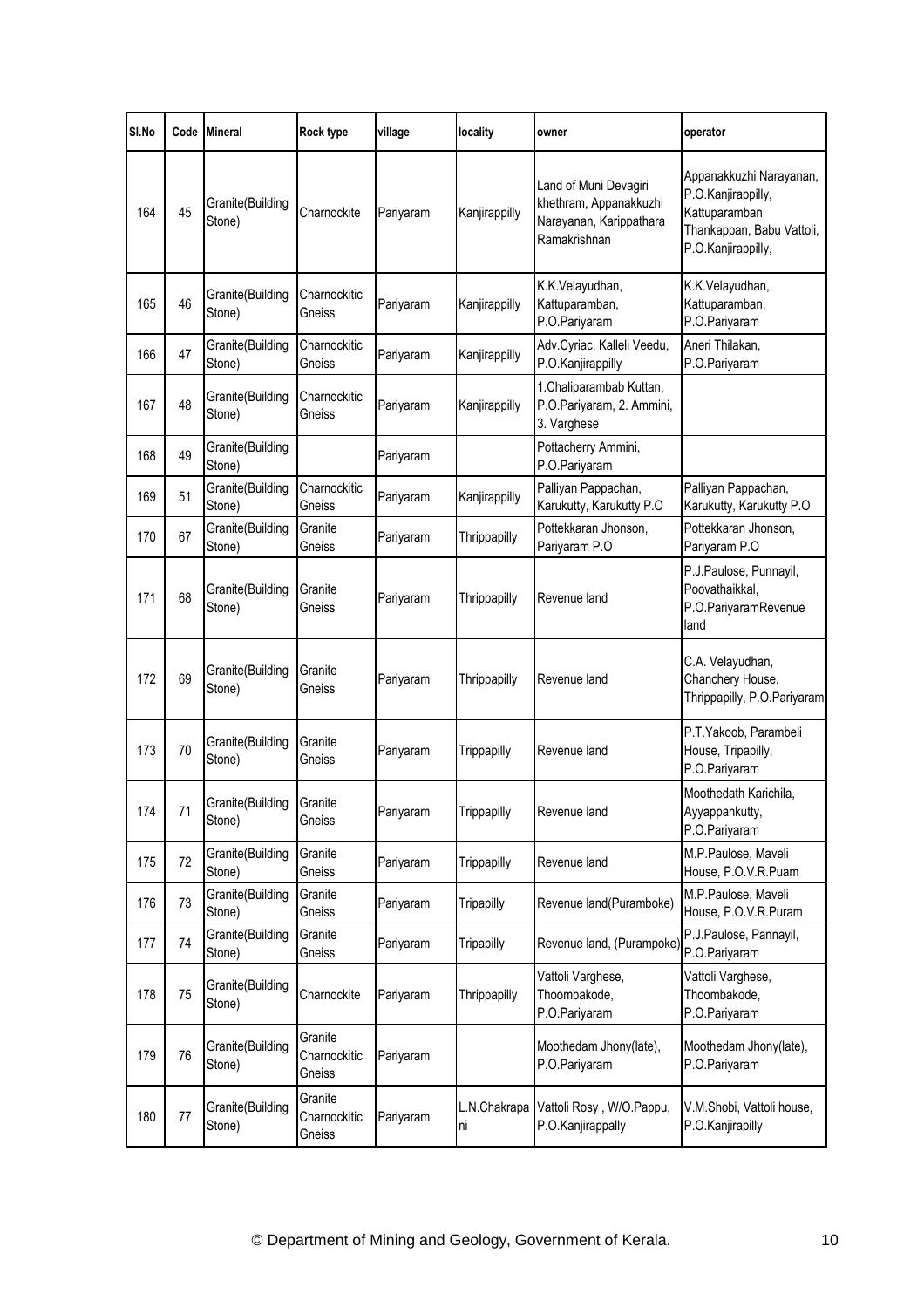| SI.No | Code | <b>Mineral</b>             | Rock type                         | village   | locality                         | owner                                                                                                                             | operator                                                                                     |
|-------|------|----------------------------|-----------------------------------|-----------|----------------------------------|-----------------------------------------------------------------------------------------------------------------------------------|----------------------------------------------------------------------------------------------|
| 181   | 78   | Granite(Building<br>Stone) | Granite<br>Charnockitic<br>Gneiss | Pariyaram | Chakrapani                       | Vattoli Devassykkutty,<br>P.O.Kanjirapilly                                                                                        | Vattoli Devassykkutty,<br>P.O.Kanjirapilly                                                   |
| 182   | 79   | Granite(Building<br>Stone) | Charnockite                       | Pariyaram | Chakrapani                       | K.P.Jhony, S/O.Paulose,<br>Karippai, P.O.Konnakuzhy                                                                               | Kachapully.Paulose,<br>Karippai, P.O.Konnakuzhy                                              |
| 183   | 80   | Granite(Building<br>Stone) | Charnockite                       | Pariyaram |                                  | Kaipully parambil Jhony,<br>P.O.Pariyaram                                                                                         | Kaipully parambil Jhony,<br>P.O.Pariyaram                                                    |
| 184   | 81   | Granite(Building<br>Stone) | Granite<br>Charnockitic<br>Gneiss | Pariyaram | Echipara<br>Estate               | 1.K.A.Thankamma,<br>Kachapilly, Paravoor,<br>Ernakulam,<br>2.E.P>Saju, Elankunnapuzh<br>a,, Ernakulam,<br>3.P.D.Antony, Ernakulam | Rajan Mechira                                                                                |
| 185   | 82   | Granite(Building<br>Stone) | Granite<br>Charnockitic<br>Gneiss | Pariyaram | Echipara<br>Estate               | 1.K.A.Thankamma,Kachapil<br>ly, Paravoor, Ernakulam, 2.<br>E.P.Saju, Elankunnapuzha,<br>Ernakulam, 3.P.D.Antony,<br>Ernakulamm    | Kunju Varky, Manhapra,<br>Vadakumchery                                                       |
| 186   | 83   | Granite(Building<br>Stone) | Granite<br>Charnockitic<br>Gneiss | Pariyaram | Echippara<br>Estate              | 1.K.A.Thankamma,,<br>Kachapilly, Paravoor, Ekm.,<br>2. E.P.Saju,,<br>Elamkunnapuzha,<br>Ekm.P.P.Antony,<br>Ernakulam              | not known.                                                                                   |
| 187   | 84   | Granite(Building<br>Stone) | Granite<br>Gneiss                 | Pariyaram |                                  | M.L.Anto, Maidan Mani,<br>P.O.Kanjirapally                                                                                        | not known                                                                                    |
| 188   | 85   | Granite(Building<br>Stone) | Granite<br>Charnockitic<br>Gneiss | Pariyaram |                                  | 1.K.S.Binoy, Kaipapilakal.,<br>P.O.Chalakudy,<br>2.M.Varghese, Mandi house, 2.M.Varghese, Mandi<br>P.O.Cherangara                 | 1.K.S.Binoy, Kaipapilakal.,<br>P.O.Chalakudy,<br>house, P.O.Cherangara                       |
| 189   | 100  | Granite(Building<br>Stone) | Charnockitic<br>Gneiss            | Pariyaram | Kamala<br>Cutting                |                                                                                                                                   |                                                                                              |
| 190   | 101  | Granite(Building<br>Stone) | Charnockite                       | Pariyaram | Karipayi<br><b>Rubber Estate</b> |                                                                                                                                   |                                                                                              |
| 191   | 102  | Granite(Building<br>Stone) | Charnockite                       | Pariyaram | Kamala<br>Cutting                | Maveli Mathunni Varghese,<br>Kanhirapilly                                                                                         |                                                                                              |
| 192   | 103  | Granite(Building<br>Stone) | Granite                           | Pariyaram | am                               | 1. Vadakumpadam Chacko,<br>Anthrakampad P.O. Mottirakunnu, 2.<br>Vadakumpadam Devis,<br>P.O. Mottirakunnu                         | 1. Vadakumpadam Chacko,<br>P.O. Mottirakunnu, 2.<br>Vadakumpadam Devis,<br>P.O. Mottirakunnu |
| 193   | 104  | Granite(Building<br>Stone) | Granite                           | Pariyaram | am                               | Anthrakampad Vadakumpadam Chacko,<br>P.O. Mothirakunnu                                                                            | Vadakumpadam Chacko,<br>P.O. Mothirakunnu                                                    |
| 194   | 105  | Granite(Building<br>Stone) | Charnockitic<br>Gneiss            | Pariyaram | am                               | Anthrakampad A D Varghese, Kanipayi (H),<br>P.O. Kuttikad                                                                         |                                                                                              |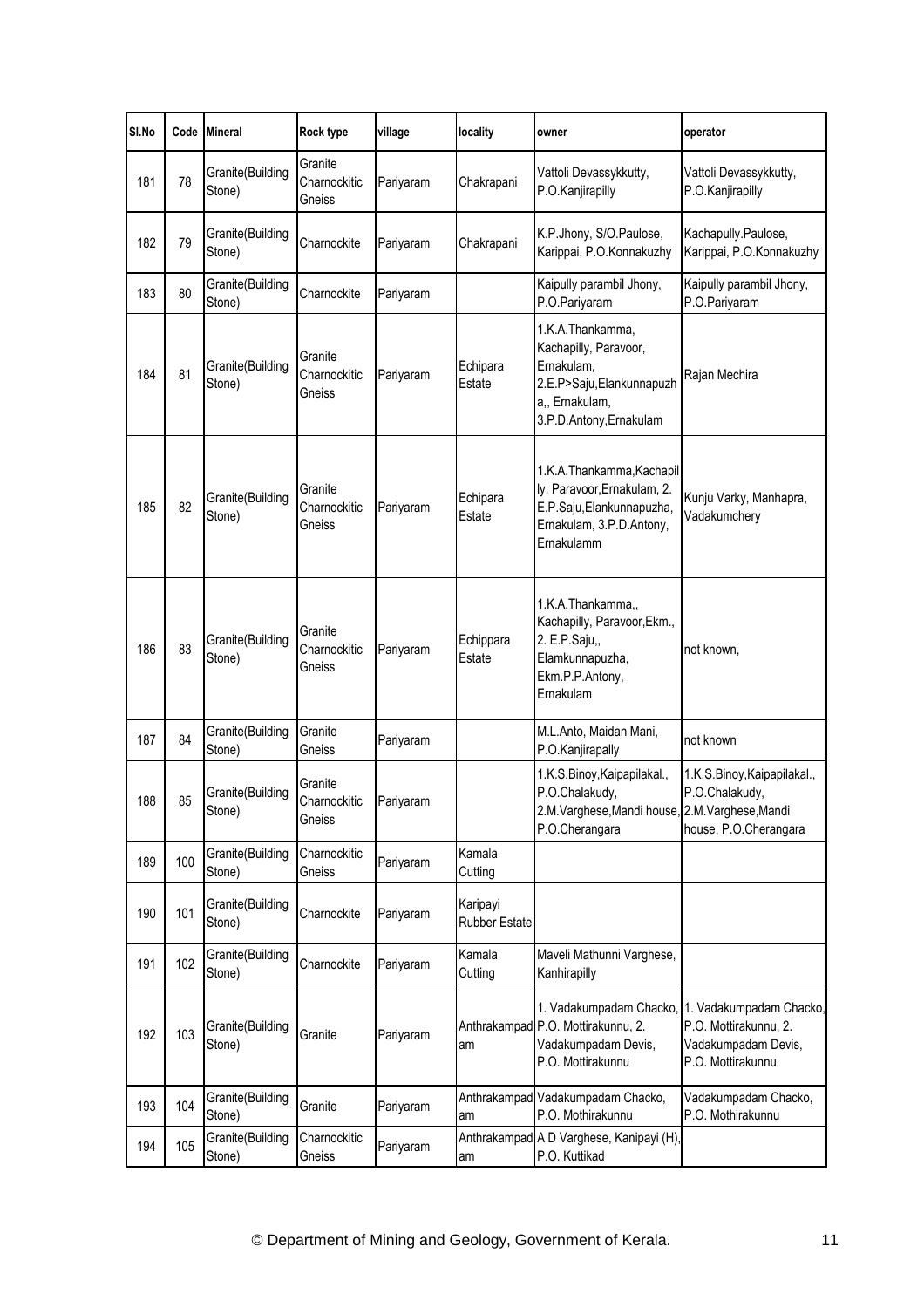| SI.No |     | Code Mineral               | Rock type              | village         | locality          | owner                                                                    | operator                                                                                                                   |
|-------|-----|----------------------------|------------------------|-----------------|-------------------|--------------------------------------------------------------------------|----------------------------------------------------------------------------------------------------------------------------|
| 195   | 99  | Granite(Building<br>Stone) | Granite<br>Gneiss      | Pariyaram       | Kamalakutting     |                                                                          |                                                                                                                            |
| 196   | 97  | Granite(Building<br>Stone) | Granite<br>Gneiss      | Perambra        | Thanipara         | Govt.Land                                                                | 1. K V Sathyan,<br>Kaithavalappil, Pota, 2. NO<br>Varghese, Nharakadam,<br>Pota, 3. K K Subaran,<br>Kuzhikulam, P.O. Aloor |
| 197   | 98  | Granite(Building<br>Stone) | Granite<br>Gneiss      | Perambra        | Pota              | Govt.Land                                                                |                                                                                                                            |
| 198   | 461 | <b>Brick/Tile Clay</b>     |                        | Porathisseri    | Karuvannur        | C R Sahadevan,<br>Chalippurathu,<br>P.O.Karuvannur                       | C R Sahadevan,<br>Chalippurathu,<br>P.O.Karuvannur                                                                         |
| 199   | 462 | <b>Brick/Tile Clay</b>     |                        | Porathisseri    | Karuvannur        | C R Vijayan, Chalippurathu,<br>P.O.Karuvannur                            | C R Vijayan, Chalippurathu,<br>P.O.Karuvannur                                                                              |
| 200   | 463 | <b>Brick/Tile Clay</b>     |                        | Porathisseri    | Karuvannur        | K k Raman, Kattasseri,<br>P.O.Karuvannur                                 | K k Raman, Kattasseri,<br>P.O.Karuvannur                                                                                   |
| 201   | 371 | Granite(Building<br>Stone) | Granite<br>Gneiss      | Puthenchira     | Moorikkad         | A C Varghese, Ambookkan<br>(H), P.O.Puthenchira                          |                                                                                                                            |
| 202   | 372 | Granite(Building<br>Stone) | Granite<br>Gneiss      | Puthenchira     | Moorikkad         | Anto Lonappan,<br>Ambookkan,<br>P.O.Kuzhikkattussery                     |                                                                                                                            |
| 203   | 205 | Laterite                   | Laterite               | Puthur          | Chempamkun<br>dam | K K Subadra, Puthan<br>Tharayil, P.O.Ponnukkara                          | K U Viswanadhan,<br>Kalladathil, P.O.Kainur                                                                                |
| 204   | 206 | Laterite                   | Laterite               | Puthur          | Chempamkan<br>dam | Kochu Antony, Kallukaran,<br>P.O.Ponnukkara                              | Kochu Antony, Kallukaran,<br>P.O.Ponnukkara                                                                                |
| 205   | 241 | Granite(Building<br>Stone) | Charnockite            | Puthur          | Ponnukkara        | K D George, Kada (H),<br>P.O.Trikkur                                     | K D George, Kada (H),<br>P.O.Trikkur                                                                                       |
| 206   | 52  | Granite(Building<br>Stone) | Granite<br>Gneiss      | <b>I</b> horavu | Kannamputho<br>or | T.K.Raphel,<br>Thekkumpuram,<br>P.O.Pudukkad                             | T.K.Raphel,<br>Thekkumpuram,<br>P.O.Pudukkad                                                                               |
| 207   | 53  | Laterite                   | Laterite               | Thoravu         | Kannamputhu       | Mr. A.A.Jose, Autokaren H,<br>P.O.Chengaloor                             | A.J.Antony, Autokaran H,<br>P.O Chengaloor                                                                                 |
| 208   | 54  | Granite(Building<br>Stone) | Granite<br>Gneiss      | Thoravu         | or                | Kannamputho Mr.A.J.Antony, Autokkaren<br>H, P.O.Chengaloor               | Mr.A.J.Antony, Autokkaren<br>H, P.O.Chengaloor                                                                             |
| 209   | 55  | Granite(Building<br>Stone) | Granite<br>Gneiss      | Thoravu         | Kannamputho<br>or | Mr.A.A.Devassy, Autokaran Mr.A.A.Devassy, Autokaran<br>H, P.O.Chengaloor | H, P.O.Chengaloor                                                                                                          |
| 210   | 56  | Granite(Building<br>Stone) | Granite<br>Gneiss      | Thoravu         | Kannamputho<br>or | Fr. Harshajan Pazheyattil,<br>C/O Prajothi Nikethan<br>College, Pudukkad | Fr. Harshajan Pazheyattil,<br>C/O Prajothi Nikethan<br>College, Pudukkad                                                   |
| 211   | 239 | Granite(Building<br>Stone) | Charnockite            | Trikkur         | Trikkur           | P K Parameswaran Pilla,<br>Vattamala, P.O.Trikkur                        |                                                                                                                            |
| 212   | 240 | Granite(Building<br>Stone) | Charnockitic<br>Gneiss | Trikkur         | Trikkur           | Meenakshi Narasimham,<br>Sree Ramgham,<br>Patturayikkal, Thrissur        |                                                                                                                            |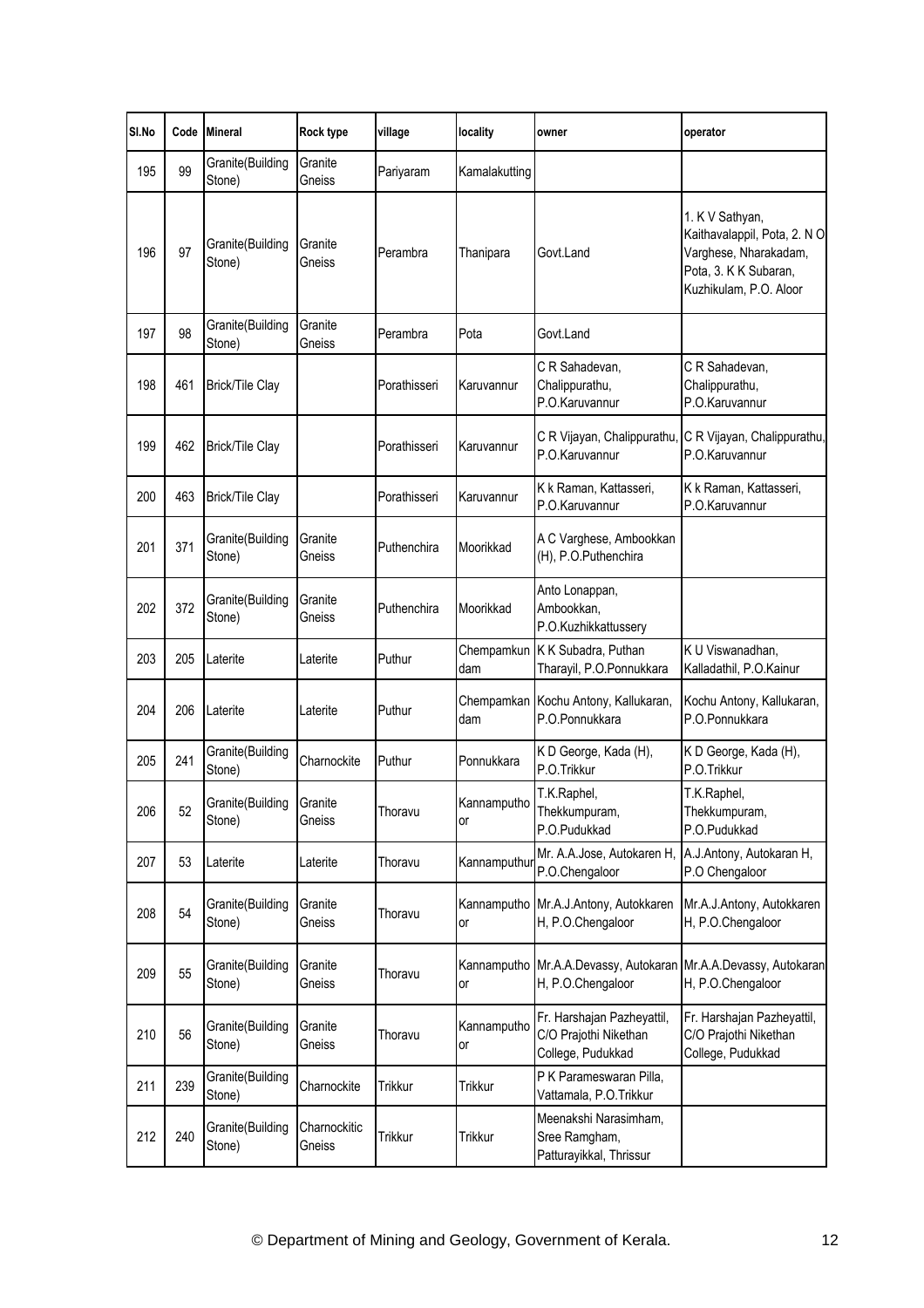| SI.No | Code | <b>Mineral</b>             | Rock type                         | village                   | locality                           | owner                                                                                   | operator                                             |
|-------|------|----------------------------|-----------------------------------|---------------------------|------------------------------------|-----------------------------------------------------------------------------------------|------------------------------------------------------|
| 213   | 236  | Granite(Building<br>Stone) | Garnet Biotite<br>Gneiss          | Trikkur                   | Palliyara                          | P J Rafel, Padhumin padi,<br>Trikkur P.O.                                               | P J Rafel, Padhumin padi,<br>Trikkur P.O.            |
| 214   | 237  | Granite(Building<br>Stone) | Granite<br>Charnockitic<br>Gneiss | <b>Trikkur</b>            | Trikkur                            | M S Mykkil, Maledath (H),<br>P.O.Trikkur                                                | K A Johny, Kada (H),<br>P.O.Trikkur                  |
| 215   | 238  | Granite(Building<br>Stone) | Charnockite                       | Trikkur                   | <b>Trikkur</b>                     | P M Sasi, Pallippuram,<br>P.O.Trikkur                                                   |                                                      |
| 216   | 244  | Granite(Building<br>Stone) | Granite<br>Charnockitic<br>Gneiss | <b>Trikkur</b>            | <b>Trikkur</b>                     | Vijin Joseph,<br>Chakkalathara,<br>P.O.Thrissur                                         |                                                      |
| 217   | 33   | Granite(Building<br>Stone) | Charnockitic<br>Gneiss            | Unknown                   | Kanakamala                         | Forest land                                                                             | Mohanan, Kundakkadu,<br>P.O.Kundakkadu               |
| 218   | 41   | Granite(Building<br>Stone) |                                   | Unknown                   |                                    | Thokkadam kochappan,<br>Munippara, P.O.Pariyaram                                        | Thokkadam kochappan,<br>Munippara, P.O.Pariyaram     |
| 219   | 50   | Granite(Building<br>Stone) |                                   | Unknown                   |                                    | Nettikadan Varghese,<br>P.O.Pariyaram                                                   |                                                      |
| 220   | 57   | Granite(Building<br>Stone) | Granite<br>Gneiss                 | Unknown                   | Karayampada<br>m                   | Mr.P.P.Devassy,<br>Ponmanissery H,<br>Chengaloor P.O                                    | Mr.P.P.Devassy,<br>Ponmanissery H,<br>Chengaloor P.O |
| 221   | 421  | Granite(Building<br>Stone) | Granite<br>Gneiss                 | Vadakkumkara Velayanad    |                                    | P J Devis, Pallippatt (H),<br>Irinjalakkuda                                             |                                                      |
| 222   | 429  | Granite(Building<br>Stone) | Granite                           |                           | Vadakkumkara Nadavarambu Govt.Land |                                                                                         |                                                      |
| 223   | 431  | Granite(Building<br>Stone) | Granite<br>Gneiss                 |                           |                                    | Renuka, W/o<br>Vadakkumkara Naduvaramba Aravindakshan, Nakkara<br>(H), P.O.Vellengallur |                                                      |
| 224   | 432  | Granite(Building<br>Stone) | Granite                           | Vadakkumkara Vellakkad    |                                    | K K Ravi, Kollamparambil<br>(H), P.O.Vellangallur                                       |                                                      |
| 225   | 433  | Granite(Building<br>Stone) | Granite                           | Vadakkumkara Vellakkad    |                                    | V N Venugopal, S/o<br>Narayanan, Varikkatt<br>Kalarikkal, P.O.Vellangallur              |                                                      |
| 226   | 434  | Granite(Building<br>Stone) | Granite<br>Gneiss                 | Vadakkumkara              | Lakshamveed<br>u road              | Lakshmi Narayana Rao,<br>Vellilath Madhavan,<br>P.O.Vellangallur                        |                                                      |
| 227   | 435  | Granite(Building<br>Stone) | Granite                           | Vadakkumkara Vellangallur |                                    | Leela Vasudevan,<br>Paraparambil (H),<br>Vellangallur P.O.                              |                                                      |
| 228   | 58   | Granite(Building<br>Stone) | Granite                           | Varendarappill<br>y       | Sooryagrama<br>m                   | Dr.Johny, Manjaly H, Holy<br>Cross Hospital, Pudukkad                                   | Mr.P.P.Paul,<br>Ponmanissery,<br>P.O.Chengaloor      |
| 229   | 59   | Granite(Building<br>Stone) | Granite                           | Varendarappill<br>у       | Sooryagrama<br>m                   | Mr.P.P.Paul, Ponmanissery,<br>P.O.Chengaloor                                            | Mr.P.P.Paul,<br>Ponmanissery,<br>P.O.Chengaloor      |
| 230   | 151  | Granite(Building<br>Stone) | Charnockite                       | Vellikulangara            |                                    | Sarada, Kunjutty, Kalely,<br>P.O.Inchakundu                                             |                                                      |
| 231   | 152  | Granite(Building<br>Stone) | Charnockite                       | Vellikulangara            |                                    | P P Jose, Pulikkad (H),<br>Chemboochira                                                 | P P Jose, Pulikkad (H),<br>Chemboochira              |
| 232   | 153  | Granite(Building<br>Stone) | Charnockite                       | Vellikulangara            |                                    | P P Autu, Pulikkal, P.O<br>Inchakundu                                                   | T G Francis, Thekkethala<br>(H), P.O. Parapookkara   |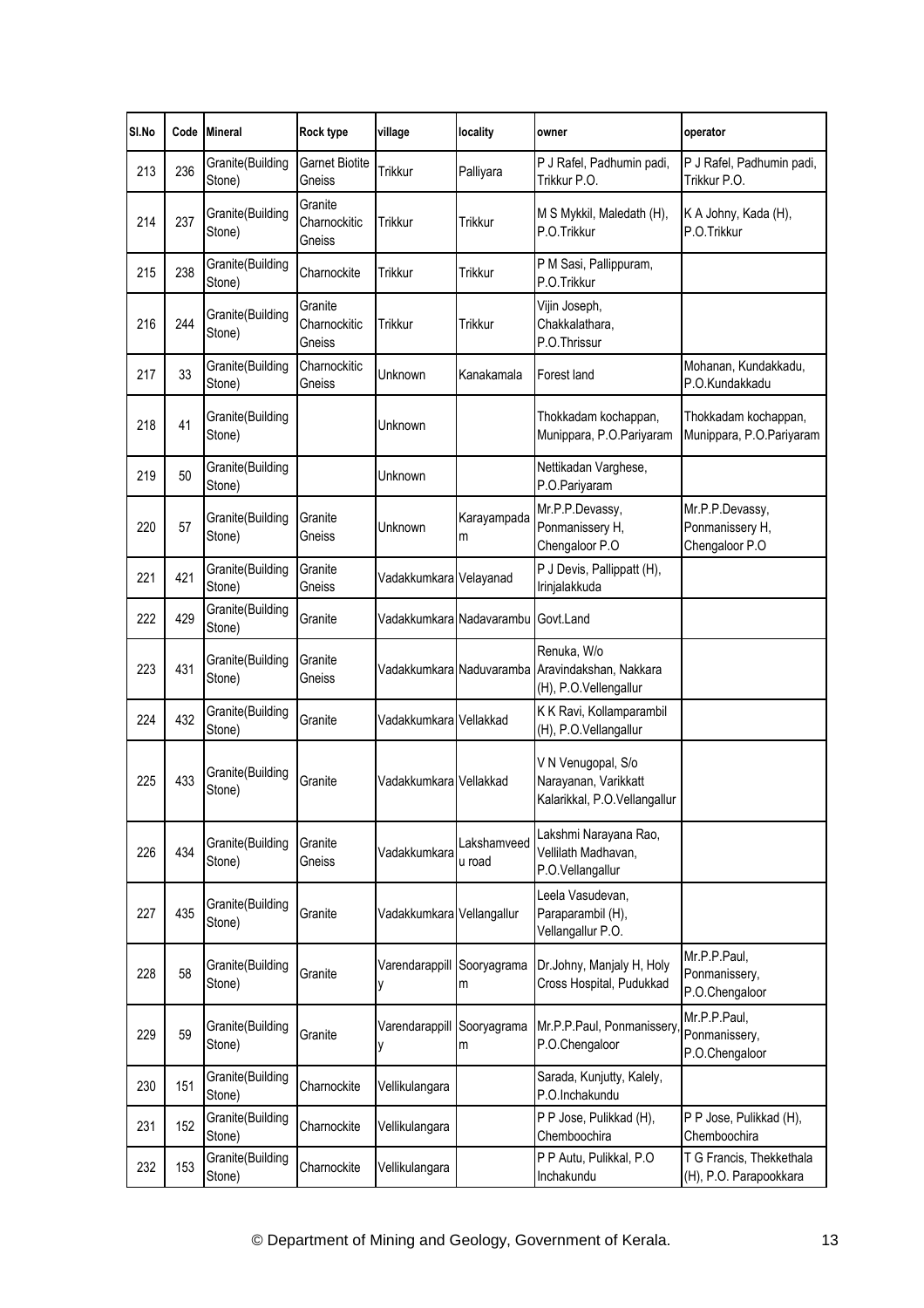| SI.No | Code | <b>Mineral</b>             | Rock type                         | village        | locality           | owner                                                                                     | operator                                                                                 |
|-------|------|----------------------------|-----------------------------------|----------------|--------------------|-------------------------------------------------------------------------------------------|------------------------------------------------------------------------------------------|
| 233   | 154  | Granite(Building<br>Stone) | Charnockite                       | Vellikulangara | Inchakundu         | Kunjikoran, Chemboochira                                                                  |                                                                                          |
| 234   | 155  | Granite(Building<br>Stone) | Charnockite                       | Vellikulangara | Inchakundu         | Vellanthara Bhaskaran,<br>Chemboochira                                                    |                                                                                          |
| 235   | 167  | Granite(Building<br>Stone) | Granite<br>Gneiss                 | Vellikulangara | Puthanly           | V K Thilakan, Vettathu,<br>Puthanaly, P.O.Murukkingal                                     |                                                                                          |
| 236   | 168  | Granite(Building<br>Stone) | Charnockite                       | Vellikulangara | Puthenaly          | V.K Sasi, Vellapady,<br>Puthanaly                                                         |                                                                                          |
| 237   | 169  | Granite(Building<br>Stone) | Granite                           | Vellikulangara | Thaluppadam        | Allenyankil Kesavan,<br>P.O.Murikkingal                                                   | P P Jose, Pradikkalan,<br>P.O.Mattathur Kunnu                                            |
| 238   | 177  | Granite(Building<br>Stone) | Charnockite                       | Vellikulangara | Vellikulangara     | Ayinikad Baby,<br>P.O.Vellikulangara                                                      | Kizhakethayyil<br>Subrahmanian,<br>P.O.Chempichira                                       |
| 239   | 178  | Granite(Building<br>Stone) | Charnockite                       | Vellikulangara | Vellikulangara     | Velluran Paulson,<br>Nalukettu, Konur, Koratty                                            |                                                                                          |
| 240   | 179  | Granite(Building<br>Stone) | Granite                           | Vellikulangara | Vellikulangara     |                                                                                           |                                                                                          |
| 241   | 156  | Granite(Building<br>Stone) | Granite                           | Vellikulangara | Puthanily          | 1.M K Raghavan,<br>Maninkara (H),<br>P.O.Chemboochira, 2.M K<br>Manikutty, 3. M K Kesavan | 1.M K Raghavan,<br>Maninkara (H),<br>P.O.Chemboochira, 2.MK<br>Manikutty, 3. M K Kesavan |
| 242   | 157  | Granite(Building<br>Stone) | Granite                           | Vellikulangara | Inchakundu         | K R Damodaran,<br>Kalappurakkal,<br>P.O.Chemboochira                                      | K G Baby, Kannampilly<br>P.O.Chemboochira                                                |
| 243   | 158  | Granite(Building<br>Stone) | Charnockite                       | Vellikulangara | Inchakundu         | Kunnummel Chandra,<br>P.O.Inchakundu                                                      | Kunnummel Chandra,<br>P.O.Inchakundu                                                     |
| 244   | 170  | Granite(Building<br>Stone) | Granite<br>Gneiss                 | Vellikulangara | Thaluppadam        | K M Kunju Vareed,<br>Kannookkadan,<br>Thaluppadam,<br>P.O.Murukkingal                     | Biju, Murukkingal                                                                        |
| 245   | 171  | Granite(Building<br>Stone) | Granite<br>Gneiss                 | Vellikulangara | Thaluppadam        | Manikandan Nair, Kedali                                                                   | Manikandan Nair, Kedali                                                                  |
| 246   | 175  | Granite(Building<br>Stone) | Granite                           | Vellikulangara | Vellikulangara     | Mekkadan Varghese,<br>P.O.Vellikulangara                                                  | M V Jose, Mannaly,<br>P.O.Kuttichira                                                     |
| 247   | 255  | Granite(Building<br>Stone) | Charnockitic<br>Gneiss            | Vellikulangara | Kizhakke<br>Kodali | Pallatheri Reghuvaran,<br>P.O.Pady                                                        | M R Sudevan, Maveli (H),<br>P.O.Pulinkara                                                |
| 248   | 256  | Granite(Building<br>Stone) | Granite<br>Charnockitic<br>Gneiss | Vellikulangara | Kodali             | P P Varghese, Parakkal,<br>P.O.Murikkungal                                                | P P Varghese, Parakkal,<br>P.O.Murikkungal                                               |
| 249   | 257  | Granite(Building<br>Stone) | Granite<br>Gneiss                 | Vellikulangara | Kodali             | Pallatheri Damodharan,<br>P.O.Murikkungal                                                 |                                                                                          |
| 250   | 258  | Granite(Building<br>Stone) | Granite<br>Gneiss                 | Vellikulangara | Kodali             | P V Manuval, Nedimuttathil,<br>P.O.Mattathur                                              |                                                                                          |
| 251   | 259  | Granite(Building<br>Stone) | Granite<br>Gneiss                 | Vellikulangara | Kodali             | Nellikka Mani, S/o<br>Kochappachan,<br>P.O.Murikangal                                     |                                                                                          |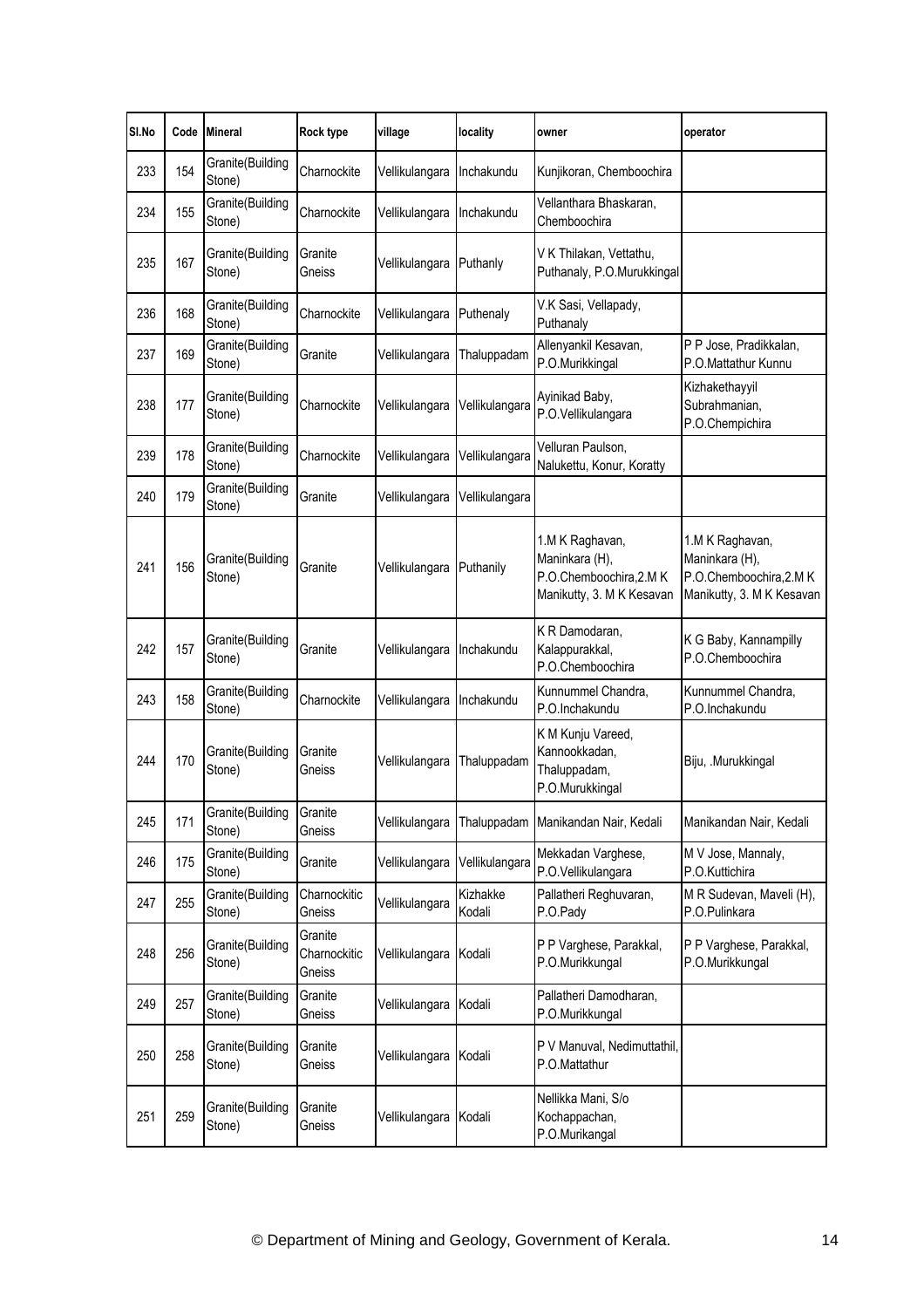| SI.No | Code | <b>Mineral</b>             | Rock type         | village        | locality         | owner                                                                             | operator                                   |
|-------|------|----------------------------|-------------------|----------------|------------------|-----------------------------------------------------------------------------------|--------------------------------------------|
| 252   | 438  | Granite(Building<br>Stone) | Granite<br>Gneiss | Vellikulangara | Vellangallur     | Paul C T,<br>Chelakkattuparambil,<br>P.O.Vellagallur                              |                                            |
| 253   | 176  | Granite(Building<br>Stone) | Granite           | Vellikulangara | Vellikulangara   | Mekkadan Varghese,<br>P.O.Vellikulangara                                          | M V Jose, Manthaly (H),<br>P.O. Kuttichira |
| 254   | 422  | Granite(Building<br>Stone) | Granite<br>Gneiss | Velookkara     | Naduvarambu      | P K Varghese, Parakkadan<br>(H), Naduvarambu P.O.                                 |                                            |
| 255   | 423  | Granite(Building<br>Stone) | Granite<br>Gneiss | Velookkara     | Naduvarambu      | P K Varghese, S/o<br>Kunjuvareed,<br>Pozhaliparambil (H),<br>P.O.Naduvarambu      |                                            |
| 256   | 424  | Granite(Building<br>Stone) | Granite<br>Gneiss | Velookkara     | Mukundapura<br>m | Mukundan Menon, Muttoth<br>(H), P.O.Naduvarambu                                   |                                            |
| 257   | 427  | Granite(Building<br>Stone) | Granite<br>Gneiss | Velookkara     | Kallankunnu      | Sreedharan K S,<br>Kollamparambil (H),<br>P.O.Naduvarambu,<br>Kallankunnu         |                                            |
| 258   | 428  | Granite(Building<br>Stone) | Granite<br>Gneiss | Velookkara     | Kallankunnu      | Mariam, W/o Johny,<br>Eluvathingal Kooman (H),<br>P.O.Naduvarambu,<br>Kallankunnu |                                            |

## **Thrissur Taluk**

| SI.No | Code | <b>Mineral</b>             | Rock type                         | village   | locality              | owner                                                            | operator                                                         |
|-------|------|----------------------------|-----------------------------------|-----------|-----------------------|------------------------------------------------------------------|------------------------------------------------------------------|
| 259   | 211  | Granite(Building<br>Stone) | Granite<br>Charnockitic<br>Gneiss | Kainoor   | Puthur-<br>Konganpara | K J Androose,<br>Kozhukkullikkaran.<br>P.O.Puthur                | K J Androose,<br>Kozhukkullikkaran.<br>P.O.Puthur                |
| 260   | 212  | Granite(Building<br>Stone) | Granite<br>Charnockitic<br>Gneiss | Kainoor   | Thonippara            | Thekkumchottil Thambi.<br>Thonippara, P.O.Puthur                 | Thekkumchottil Thambi.<br>Thonippara, P.O.Puthur                 |
| 261   | 213  | Granite(Building<br>Stone) | Charnockite                       | Kainoor   | Thonippara            | Pokkal Kuriokose,<br>Thonippara                                  | Pokkal Kuriokose,<br>Thonippara                                  |
| 262   | 214  | Granite(Building<br>Stone) | Granite<br>Charnockitic<br>Gneiss | Kainoor   | Thonippara            | P V Mathai, Pokkan,<br>P.O.Puthur                                | Ayakkanolikkal, Joyi,<br>Cherukunnu                              |
| 263   | 217  | Granite(Building<br>Stone) | Charnockite                       | Kainoor   | Kokkathu              | K P Parameswaran,<br>Kolangara (H), Kainoor                      | K P Parameswaran,<br>Kolangara (H), Kainoor                      |
| 264   | 218  | Granite(Building<br>Stone) | Granite<br>Charnockitic<br>Gneiss | Kainoor   | Kallumkunnu           | P A Rashayi, S/o Antony,<br>Purottukara, P.O.Kainoor             | K R Unnikrishnan, Kollara<br>(H), P.O.Puthur                     |
| 265   | 219  | Granite(Building<br>Stone) | Charnockite                       | Kainoor   | Kallumkunnu           | K Vasudavan, S/o<br>Balakrishnan Nair.<br>Kochattil, P.O.Kainoor | K Vasudavan, S/o<br>Balakrishnan Nair,<br>Kochattil, P.O.Kainoor |
| 266   | 215  | Granite(Building<br>Stone) | Charnockite                       | Kainoor   | Thonippara            | Kaldhyan Cerian Church,<br>High Road, Thrissur                   |                                                                  |
| 267   | 277  | Granite(Building<br>Stone) | Charnockitic<br>Gneiss            | Killannur | Konganppara           | Govt.Land                                                        |                                                                  |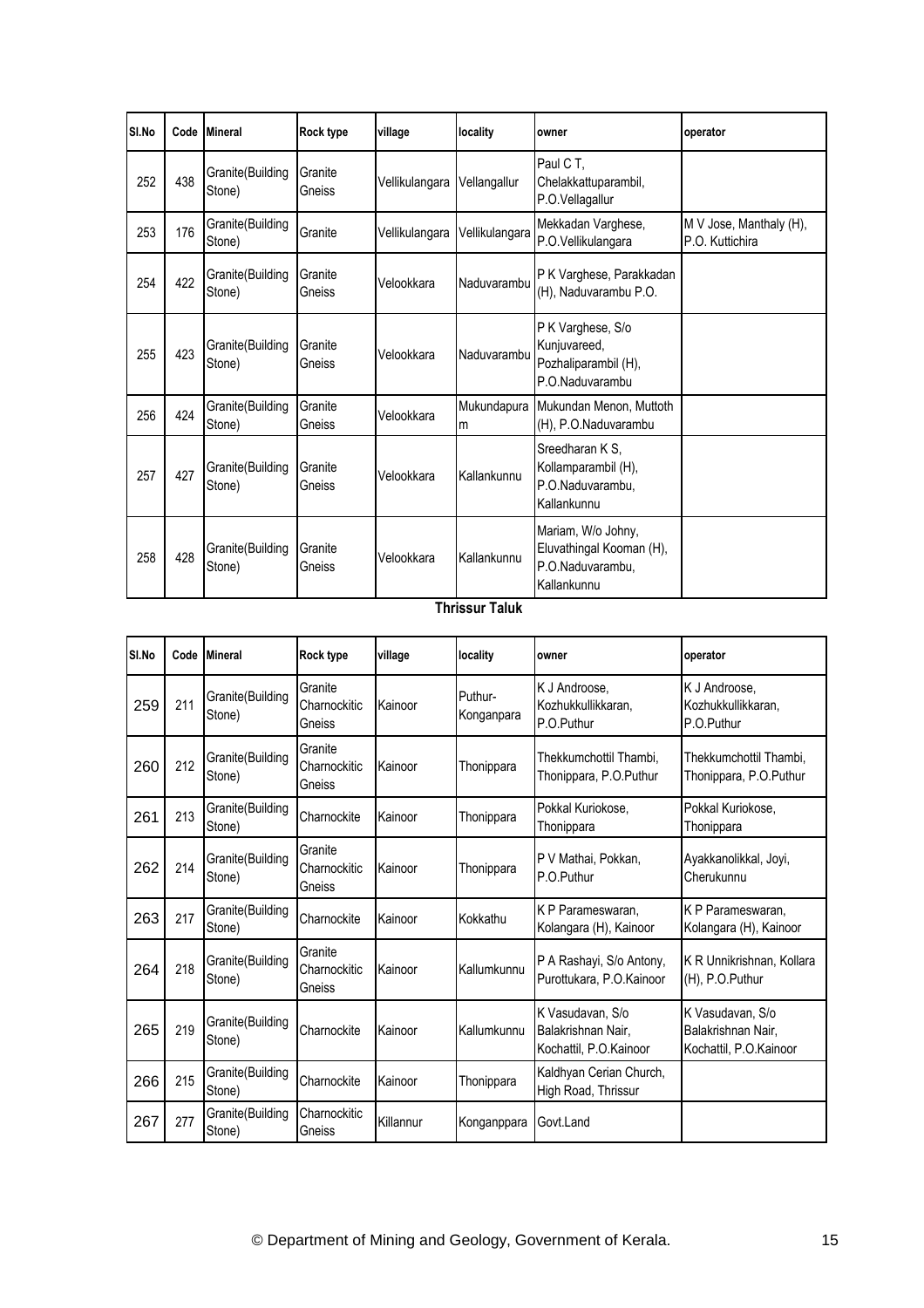| SI.No | Code | <b>Mineral</b>             | Rock type                         | village   | locality            | owner                                                              | operator                                                             |
|-------|------|----------------------------|-----------------------------------|-----------|---------------------|--------------------------------------------------------------------|----------------------------------------------------------------------|
| 268   | 278  | Granite(Building<br>Stone) | Granite<br>Gneiss                 | Killannur | Konganpara          | Aanikkal Mary, Konganpara<br>P.O.Kuruchikkara                      | Aanikkal Mary,<br>Konganpara,<br>P.O.Kuruchikkara                    |
| 269   | 279  | Granite(Building<br>Stone) | Granite<br>Gneiss                 | Killannur | Konganpara          | A H Adam, Anjikadavath<br>(H), Karumathra,<br>P.O.Enkakkad         | A H Adam, Anjikadavath<br>(H), Karumathra,<br>P.O.Enkakkad           |
| 270   | 280  | Granite(Building<br>Stone) | Charnockite                       | Killannur | Konganopara         | M V Amma, W/o Baby,<br>Puthenpurakkal (H),<br>Kurichikkara         | V B reji Mathew, S/o<br>Annamma, Puthenpurakkal,<br>P.O.Kurichikkara |
| 271   | 281  | Granite(Building<br>Stone) | Charnockite                       | Killannur | Konganpara          | Chandran, Kurichikkara                                             |                                                                      |
| 272   | 286  | Granite(Building<br>Stone) | Granite<br>Gneiss                 | Killannur |                     | Sankaranchira Sunny, Thrissur                                      | Johny, Kollapully,<br>Sankaranchira,<br>P.O.Mulankkunnathukavu       |
| 273   | 287  | Granite(Building<br>Stone) | Granite<br>Charnockitic<br>Gneiss | Killannur | Sankaranchira Home, | K V Paulose, Kunnath<br>P.O.mulankunnathukavu                      | K P Roy, Kunnath,<br>P.O.Mulankunnathukavu                           |
| 274   | 288  | Granite(Building<br>Stone) | Granite<br>Gneiss                 | Killannur | Sankaranchira       | K V Poulose, Kunnath (H),<br>Mulankunnathkavu                      |                                                                      |
| 275   | 289  | Granite(Building<br>Stone) | Granite<br>Gneiss                 | Killannur |                     | Sankaranchira Joseph, Sankaranchira                                | K T Joseph, Kollappilliyil,<br>P.O.Mulankunnathukavu                 |
| 276   | 295  | Granite(Building<br>Stone) | Granite<br>Gneiss                 | Killannur | Kolazhy             | M D George,<br>Pukkatttupady, Aluva                                | K J Chandy, Kallukuzhiyil<br>(H), P.O.Kolazhy                        |
| 277   | 296  | Granite(Building<br>Stone) | Granite                           | Killannur | Kolazhy             | P V Bijoy, Puliyappara,<br>P.O.Kolazhy                             | K K Gireesh, K K P Nagar,<br>U C College P.O., Aluva                 |
| 278   | 297  | Granite(Building<br>Stone) | Granite                           | Killannur | Kolazhy             | K J Chandy, Kallukuzhiyil<br>(H), P.O.Kolazhy                      | K J Chandy, Kallukuzhiyil<br>(H), P.O.Kolazhy                        |
| 279   | 298  | Granite(Building<br>Stone) | Granite                           | Killannur | Kolazhy             | Antony, Maruthakkara, Ollur Antony, Maruthakkara,<br>P.O.          | Ollur P.O.                                                           |
| 280   | 303  | Granite(Building<br>Stone) | Granite<br>Gneiss                 | Killannur | Alumkunnu           | Chekondhayil Varghese,<br>S/o Joseph, Alumkunnu,<br>P.O.Chottupara |                                                                      |
| 281   | 304  | Granite(Building<br>Stone) | Granite                           | Killannur | Chottupara          | Mookunni Jose, Chottupara                                          |                                                                      |
| 282   | 305  | Granite(Building<br>Stone) | Granite<br>Gneiss                 | Killannur | Chottupara          | Mookunni Baby, Chottupara                                          |                                                                      |
| 283   | 306  | Laterite                   | Laterite                          | Killannur | Chottupara          | Omana, W/o Bhaskaran,<br>Madathil Parambil,<br>P.O.Chottupara      | Omana, W/o Bhaskaran,<br>Madathil Parambil,<br>P.O.Chottupara        |
| 284   | 307  | Laterite                   | Laterite                          | Killannur | Chottupara          | V N Madhavan, Venmanad, Pradeepan, Eratharayil,<br>P.O.Chottupara  | P.O.Chottupara                                                       |
| 285   | 314  | Granite(Building<br>Stone) | Granite<br>Gneiss                 | Killannur | Poomala             | Theyila Subi, S/o Tharakan<br>Jose, Mennalur,<br>P.O.Vadakkanjeri  | Theyila Subi, S/o Tharakan<br>Jose, Mennalur,<br>P.O.Vadakkanjeri    |
| 286   | 315  | Granite(Building<br>Stone) | Granite<br>Gneiss                 | Killannur | Chottupara          | M J Joseph, Madathil<br>Parambil, P.O.Poomala                      |                                                                      |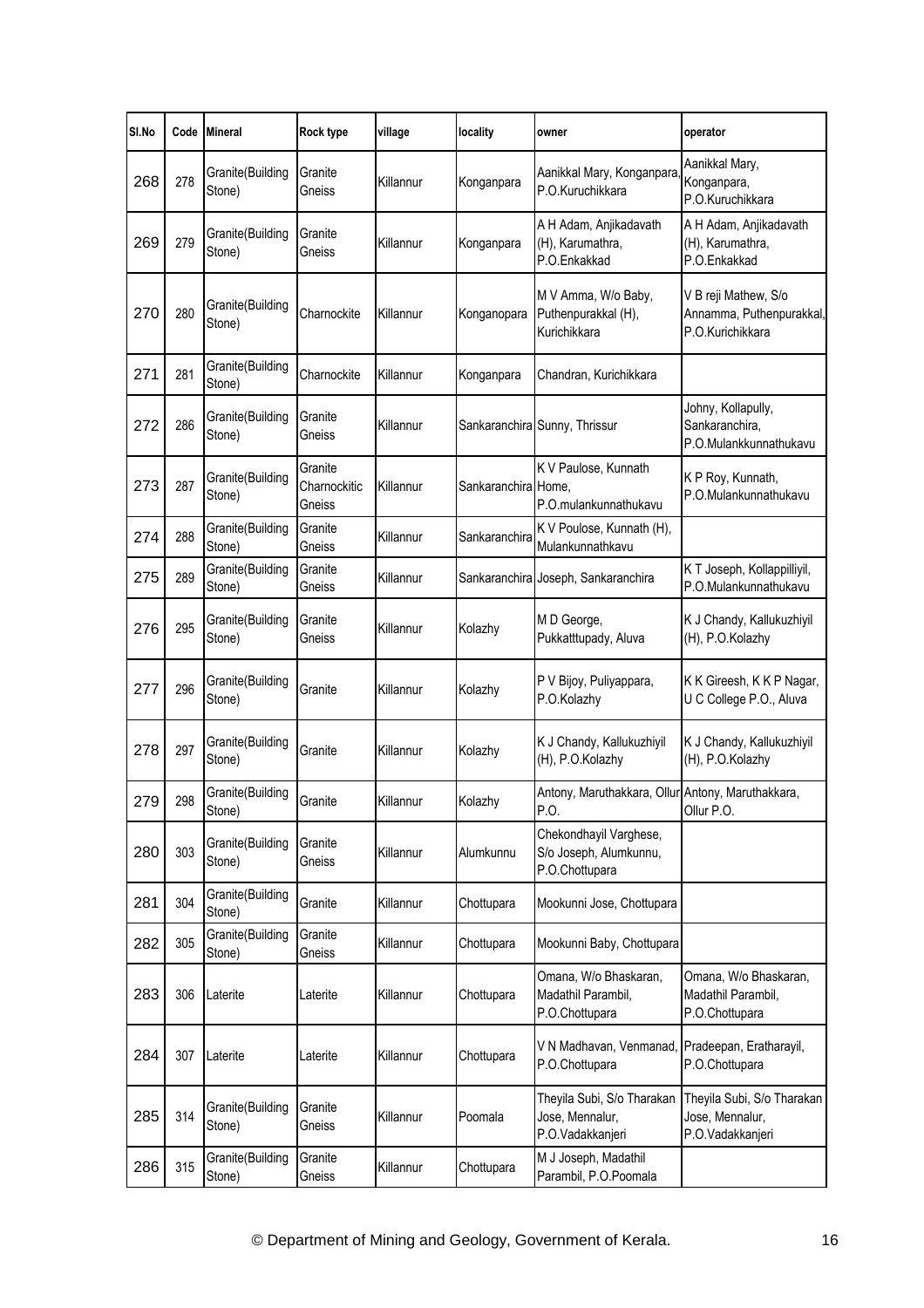| SI.No | Code | <b>Mineral</b>             | Rock type                         | village   | locality              | owner                                                                            | operator                                                                                |
|-------|------|----------------------------|-----------------------------------|-----------|-----------------------|----------------------------------------------------------------------------------|-----------------------------------------------------------------------------------------|
| 287   | 272  | Granite(Building<br>Stone) | Charnockite                       | Killannur | Konganpara            | K H Mohammed, S/o<br>Hydrose, Kamkappadath<br>(H), P.O.R V Puram                 | K M Chandran, Kollarayil<br>(H)                                                         |
| 288   | 273  | Granite(Building<br>Stone) | Charnockitic<br>Gneiss            | Killannur | Konganpara            | KH Habeeb,<br>Karukappadath (H), P.O.R<br>V Puram                                | P M Pappachan, Poyikkatt<br>(H), P.O.Kuruchikkara                                       |
| 289   | 274  | Granite(Building<br>Stone) | Granite<br>Charnockitic<br>Gneiss | Killannur | Konganpara            | Sreedharan, Ponnapura (H),<br>Konganpara, Kurichikkara                           |                                                                                         |
| 290   | 275  | Granite(Building<br>Stone) | Charnockitic<br>Gneiss            | Killannur | Konganppara           | Murali, Konganpara, Olali,<br>Thrissur                                           |                                                                                         |
| 291   | 276  | Granite(Building<br>Stone) | Charnockitic<br>Gneiss            | Killannur | Konganpara            | Murali, Konganpara,<br>Thrissur                                                  |                                                                                         |
| 292   | 282  | Granite(Building<br>Stone) | Granite<br>Gneiss                 | Killannur | Konganpara            | P A Abraham, Plamottil (H),<br>P.OKurichikkara                                   |                                                                                         |
| 293   | 283  | Granite(Building<br>Stone) | Charnockite                       | Killannur | Konganpara            | S P Thomas, Suryamakal<br>(H), Killannur P.O.                                    | P J Jose, Paykkatte,<br>P.O.Kurichikkara                                                |
| 294   | 284  | Granite(Building<br>Stone) | Granite<br>Gneiss                 | Killannur | Konganpara            | S P Thomas, Surymakal<br>(H), Killannur P.O.                                     | P J Jose, Paykatte (H),<br>P.O.Kurichikkara                                             |
| 295   | 285  | Granite(Building<br>Stone) | Charnockite                       | Killannur |                       | K J Vasudevan Nair, Kariat<br>Sankaranchira (H), P.O.Chittilappilly,<br>Thrissur | 1.K J Vasudevan Nair, 2.K<br>V Sasikumar, 3.K V<br>Vijayan, 4.Dileep, 5.K V<br>Madhavan |
| 296   | 290  | Granite(Building<br>Stone) | Granite<br>Charnockitic<br>Gneiss | Killannur | Sankaranchira         | V M Varkey, Vallikkavungal,<br>P.O.Mulankunnathkavu                              | C C Velayudhan, Chemban<br>(H), P.O.Kolazhi                                             |
| 297   | 291  | Granite(Building<br>Stone) | Granite<br>Gneiss                 | Killannur | Sankaranchira (H),    | V M Varkey, Vellikkavungal<br>P.O.Mulankunnathkkavu                              | Edathara Mohanan,<br>P.O.Viyyoor                                                        |
| 298   | 292  | Granite(Building<br>Stone) | Granite<br>Gneiss                 | Killannur | Sankaranchira         | Narayanan, Thiruparambil,<br>P.O.Kolazhi                                         | K M Chandran, Karavatte<br>(H), P.O.Mulankunnathkavu                                    |
| 299   | 293  | Granite(Building<br>Stone) | Granite<br>Gneiss                 | Killannur |                       | V M Mathew,<br>Sankaranchira Vallikkavungal,<br>P.O.Mulankkunnathukavu           |                                                                                         |
| 300   | 301  | Granite(Building<br>Stone) | Granite                           | Killannur | Alumkunnu             | K J Varkey, Kaleekkal,<br>P.O.Chottumpara                                        | P A Vasu, Pannattil,<br>P.O.Mulamkunnathukkavu                                          |
| 301   | 302  | Granite(Building<br>Stone) | Granite<br>Gneiss                 | Killannur | Alumkunnu             | V Joseph, Vezhasseri,<br>P.O.Chottupara                                          |                                                                                         |
| 302   | 308  | Laterite                   | Laterite                          | Killannur | Chottupara            | Kochumanikunnal Jose,<br>Chottupara                                              |                                                                                         |
| 303   | 310  | Granite(Building<br>Stone) | Granite<br>Gneiss                 | Killannur | Chottupara            | Mookunnil Baby,<br>P.O.Chottupara                                                |                                                                                         |
| 304   | 311  | Granite(Building<br>Stone) | Granite<br>Gneiss                 | Killannur | Poomala-<br>Parambayi | K V Asokan, Kaduppath,<br>P.O.Poomala                                            | L C Thomas,<br>Nellokkunnale,<br>P.O.Poomala                                            |
| 305   | 312  | Granite(Building<br>Stone) | Granite<br>Gneiss                 | Killannur | Poomala               | A C Royi, Alukka,<br>P.O.Poomala                                                 |                                                                                         |
| 306   | 313  | Granite(Building<br>Stone) | Granite<br>Gneiss                 | Killannur | Poomala               | A C Prince, Alukka,<br>P.O.Poomala                                               | A C Prince, Alukka,<br>P.O.Poomala                                                      |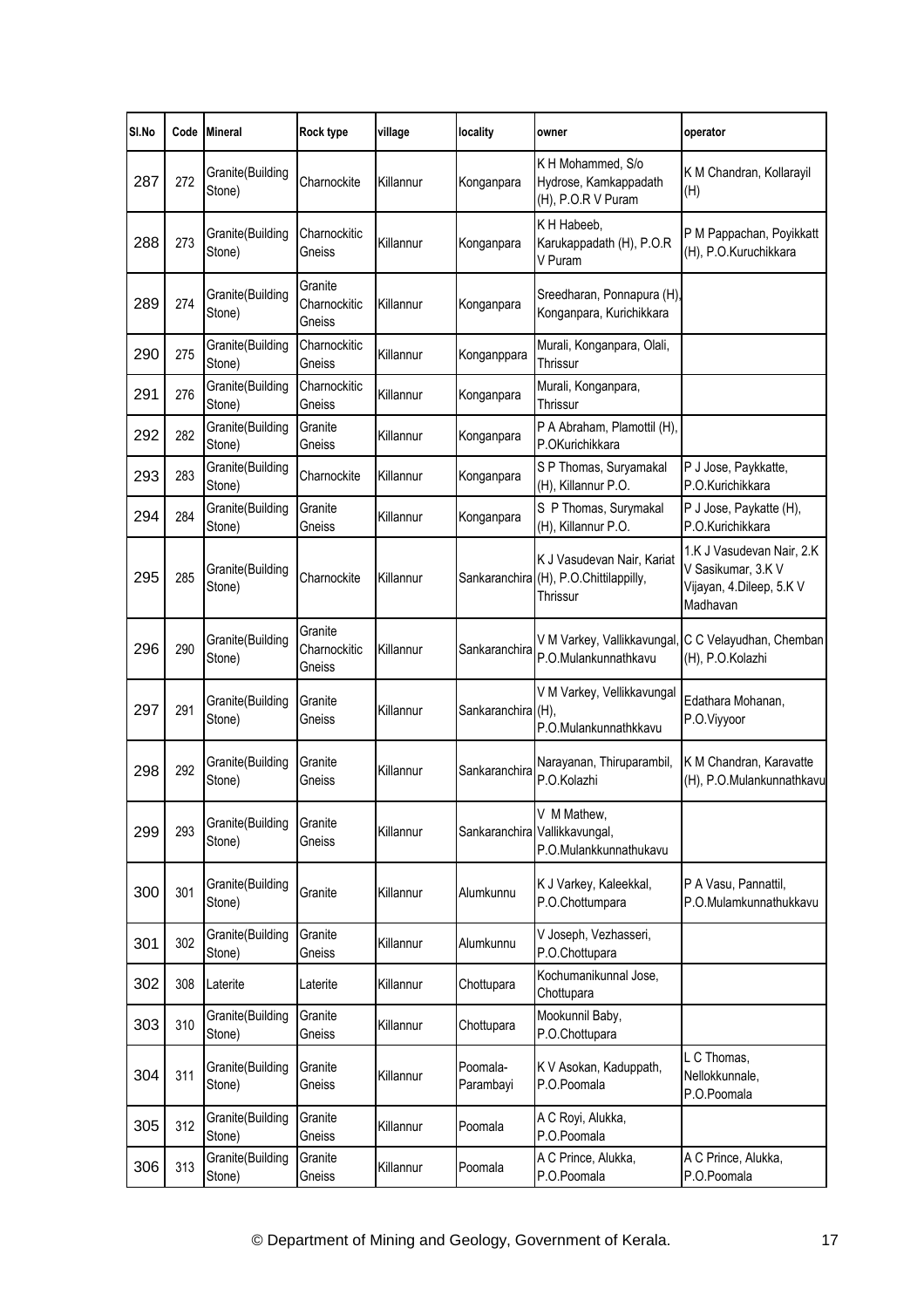| SI.No | Code | <b>Mineral</b>             | Rock type                         | village                      | locality         | owner                                                                                                            | operator                                                                      |
|-------|------|----------------------------|-----------------------------------|------------------------------|------------------|------------------------------------------------------------------------------------------------------------------|-------------------------------------------------------------------------------|
| 307   | 261  | Granite(Building<br>Stone) | Charnockite                       | Killannur                    | Ponganakunn<br>u | Jonson George,<br>Brahmakulam (H),<br>P.O.Chittilappali                                                          | Jonson George,<br>Brahmakulam (H),<br>P.O.Chittilappali                       |
| 308   | 294  | Granite(Building<br>Stone) | Granite                           | Killannur                    | Kolazhi          | Baby, Pukkattupady                                                                                               | P M Mukundan,<br>Lakshmanapuram, Kolazhi                                      |
| 309   | 299  | Granite(Building<br>Stone) | Granite                           | Kolazhy                      | Kolazhy          | Steaphen Kuncharia,<br>Vadakara (H), Chemmukke<br>temble, P.O.Chembookkavu                                       | Steaphen Kuncharia,<br>Vadakara (H), Chemmukke<br>temble.<br>P.O.Chembookkavu |
| 310   | 300  | Granite(Building<br>Stone) | Granite                           | Kolazhy                      | Kolazhy          | M A Jayadeeswaran,<br>Malapprathu (H),<br>P.O.Kolazhy                                                            | M A Jayadeeswaran,<br>Malapprathu (H),<br>P.O.Kolazhy                         |
| 311   | 267  | Granite(Building<br>Stone) | Charnockite                       | Kurichikkara                 | Kurudippara      | Govt.Land                                                                                                        | Kumaran                                                                       |
| 312   | 269  | Granite(Building<br>Stone) | Charnockite                       | Kurichikkara                 | Kurudippara      | Kunujippennu, W/o M A<br>Balan, Mangattunjalil (H),<br>P.O.Kuruchikkara                                          | M A Balan, Mangattunjalil<br>(H), P.O.Kuruchikkara                            |
| 313   | 270  | Granite(Building<br>Stone) | Granite<br>Charnockitic<br>Gneiss | Kurichikkara                 | Kurudippara      | K P Gopalan,<br>Kayamparambl,<br>P.O.Kuruchikkara                                                                | K P Gopalan,<br>Kayamparambl,<br>P.O.Kuruchikkara                             |
| 314   | 271  | Granite(Building<br>Stone) | Granite<br>Charnockitic<br>Gneiss | Kurichikkara                 | Kurudimala       | Sunilan, S/o Mani,<br>Nellissery (H),<br>P.O.Kuruchikkara                                                        | Sunilan, S/o Mani,<br>Nellissery (H),<br>P.O.Kuruchikkara                     |
| 315   | 262  | Laterite                   | Laterite                          | Kurichikkara                 | Pongannakka<br>d | T L Jose, Thattil,<br>P.O.Manakkodi                                                                              | T L Jose, Thattil,<br>P.O.Manakkodi                                           |
| 316   | 263  | Granite(Building<br>Stone) | Charnockite                       | Kurichikkara                 | Pongannakka<br>d | Francis John,<br>Akkarakkaran,<br>P.O.Kurichikkara                                                               | N K Shaji, Nechippurath,<br>P.O.Kurichikkara                                  |
| 317   | 264  | Granite(Building<br>Stone) | Charnockite                       | Kurichikkara                 | Pongannakka<br>d | Francis John, Akkarakaran,<br>P.O.Kurichikkara                                                                   | C Rajan, Chinnappan,<br>Pongannakkad                                          |
| 318   | 266  | Granite(Building<br>Stone) | Granite<br>Gneiss                 | Kurichikkara                 | Kurudippara      | C I Anto, choonal,<br>Kuruchikkara                                                                               | A S Rajan, Aakassery (H),<br>P.O.Kuruchikkara                                 |
| 319   | 265  | Granite(Building<br>Stone) | Charnockite                       | Kurichikkara                 | Kurudippara      | O K Prabhakaran, O K<br>Chandran, O K Ravi, O K<br>Prakasan, O K Santha,<br>Orayambaram (H),<br>P.O.Kurichikkara | O K Prakasan,<br>Orayambaram (H),<br>P.O.Kurichikkara                         |
| 320   | 260  | Laterite                   |                                   | Madakkathara                 | Madkkathara      | Gopinathan Nair,<br>Chellippadam, Velappaya<br>road, Mulakunnathukavu                                            | P K Shibu, Patta<br>Thazhathu,<br>P.O.Madakathara                             |
| 321   | 231  | Granite(Building<br>Stone) | Charnockite                       | Mannamangal Mandhamang<br>am | alam             |                                                                                                                  | T G Saji,<br>Thengunilkunnathil,<br>P.O.Mannamangalam                         |
| 322   | 446  | Granite(Building<br>Stone) | Granite<br>Gneiss                 | Pananchery                   | Poovanchira      | K P Poulose, Kunnaseriyil,<br>P.O.Poovanchira                                                                    | K P Williams, S/o K P<br>Poulose, Kunnaseriyil,<br>P.O.Poovanchira            |
| 323   | 447  | Granite(Building<br>Stone) | Granite<br>Gneiss                 | Pananchery                   | Poovanchira      | K P Poulose, Kunnaseriyil,<br>P.O.Poovanchira                                                                    | K P Benny, S/o Poulose                                                        |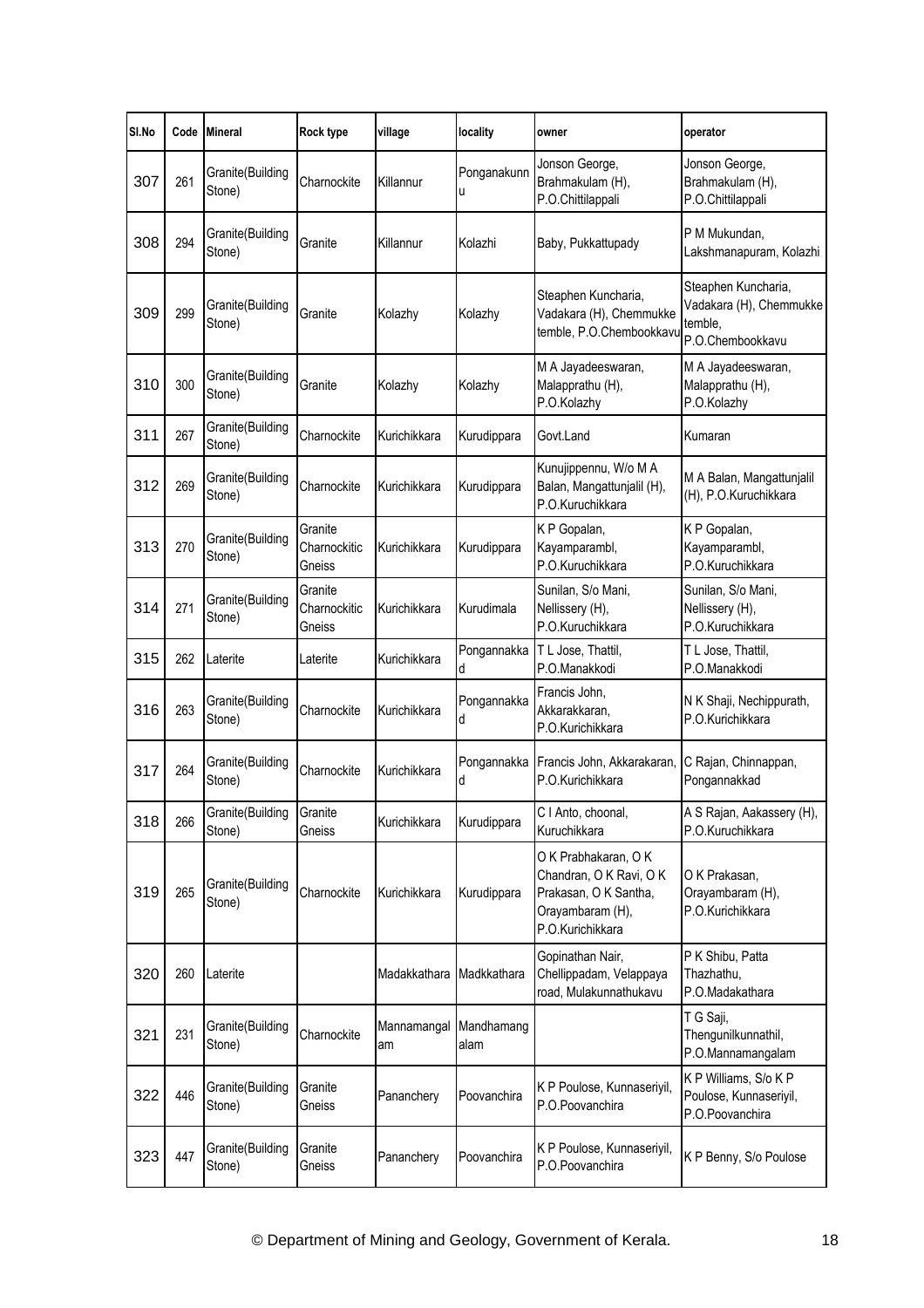| SI.No | Code | <b>Mineral</b>             | Rock type                         | village    | locality                        | owner                                                        | operator                                                  |
|-------|------|----------------------------|-----------------------------------|------------|---------------------------------|--------------------------------------------------------------|-----------------------------------------------------------|
| 324   | 448  | Granite(Building<br>Stone) | Granite<br>Gneiss                 | Pananchery | Poovanchira                     | K P Poulose, S/o Puroth                                      |                                                           |
| 325   | 449  | Granite(Building<br>Stone) | Charnockite                       | Pananchery | Varyathekkad                    | Paul, Chakko Parambil,<br>Poovanchira                        | Chandran, Thannippadam,<br>Chuvannamannu                  |
| 326   | 488  | Granite(Building<br>Stone) | Charnockite                       | Pananchery | Poovanchira                     | P P Ayyappankutty,<br>Pillatheri (H), P.O.<br>Poovanchira    | P P Ayyappankutty,<br>Pillatheri (H), P.O.<br>Poovanchira |
| 327   | 450  | Granite(Building<br>Stone) | Charnockite                       | Pananchery | Varyathekkad                    | K A Unnikrishnan,<br>Kuriyappuram P.O.,<br>Poovanchira       | K A Unnikrishnan,<br>Kuriyappuram P.O.,<br>Poovanchira    |
| 328   | 451  | Granite(Building<br>Stone) | Charnockite                       | Pananchery | Varyathekkad                    | V P Poulose, Valluran,<br>P.O.Vhuvannamannu                  | Subrahmanian                                              |
| 329   | 452  | Granite(Building<br>Stone) | Charnockite                       | Pananchery | Varyathekkad                    | V P Balan, Kunnaseri,<br>P.O.Poovanchira                     | K K Yakoob, Kunnaseri,<br>P.O.Poovanchira                 |
| 330   | 453  | Granite(Building<br>Stone) | Charnockite                       | Pananchery |                                 | Vavachan, Poovanchira                                        | Jayalakshmi, Granite &<br>Metals                          |
| 331   | 441  | Granite(Building<br>Stone) | Charnockitic<br>Gneiss            | Peechi     | Alppara                         | P V George, S/o Varkey,<br>Puthenpyrakkal, Pattikkad<br>P.O. |                                                           |
| 332   | 442  | Granite(Building<br>Stone) | Charnockitic<br>Gneiss            | Peechi     | Karadiyala                      | K V Varghese,<br>Kizhakkedath, P.O.<br>Kannara               | K V Varghese,<br>Kizhakkedath, P.O.<br>Kannara            |
| 333   | 216  | Granite(Building<br>Stone) | Charnockite                       | Pottore    | Pottore                         | Kallukkaran George,<br>P.O.Ollur                             |                                                           |
| 334   | 220  | Granite(Building<br>Stone) | Granite<br>Charnockitic<br>Gneiss | Puthur (T) | oola                            | Payyappullym K P Mathew, Kannukkadan,<br>P.O.Puthur          |                                                           |
| 335   | 221  | Granite(Building<br>Stone) | Granite<br>Charnockitic<br>Gneiss | Puthur (T) | Chocherikunn<br>u               | Thankamani, W/o K V<br>Thankappan, Kanjira,<br>P.O.Puthur    | Thankamani, W/o K V<br>Thankappan, Kanjira,<br>P.O.Puthur |
| 336   | 222  | Granite(Building<br>Stone) | Granite<br>Charnockitic<br>Gneiss | Puthur (T) | Kainoor                         | Kalladathil Sudhakaran,<br>P.O.Kainoor                       | Kalladathil Sudhakaran,<br>P.O.Kainoor                    |
| 337   | 229  | Granite(Building<br>Stone) | Charnockite                       | Puthur (T) | Chandhanaku<br>nnu <sup>'</sup> | Poothole Sidharthan,<br>Poothole                             | M G Mohanan,<br>Mundanadan, P.O.Kuttallur                 |
| 338   | 230  | Granite(Building<br>Stone) | Granite                           | Puthur (T) | Mandhamang<br>alam              |                                                              | Yesodharan,<br>Mandhamangalam                             |
| 339   | 232  | Granite(Building<br>Stone) | Charnockite                       | Puthur (T) | Ponnukkara                      | Sanni, Thalor, Thrissur                                      |                                                           |
| 340   | 233  | Granite(Building<br>Stone) | Charnockite                       | Puthur (T) | Ponnukkara                      | Sanni, Thalor, Thrissur                                      |                                                           |
| 341   | 242  | Granite(Building<br>Stone) | Granite<br>Charnockitic<br>Gneiss | Puthur (T) | Ponnukkara                      | Kozhiparambil<br>Prabhakaran, Kondhrappan,<br>Ramakrishnan   |                                                           |
| 342   | 243  | Ordinary Sand              |                                   | Puthur (T) | Ponnukkara                      | K P Govindhan,<br>Kozhiparambil,<br>P.O.Ponnukkara           |                                                           |
| 343   | 223  | Granite(Building<br>Stone) | Charnockitic<br>Gneiss            | Puthur (T) | Cherukunnu                      | Keezhuvakkal Bhavani<br>Sadasivan, P.O.Puthur                |                                                           |